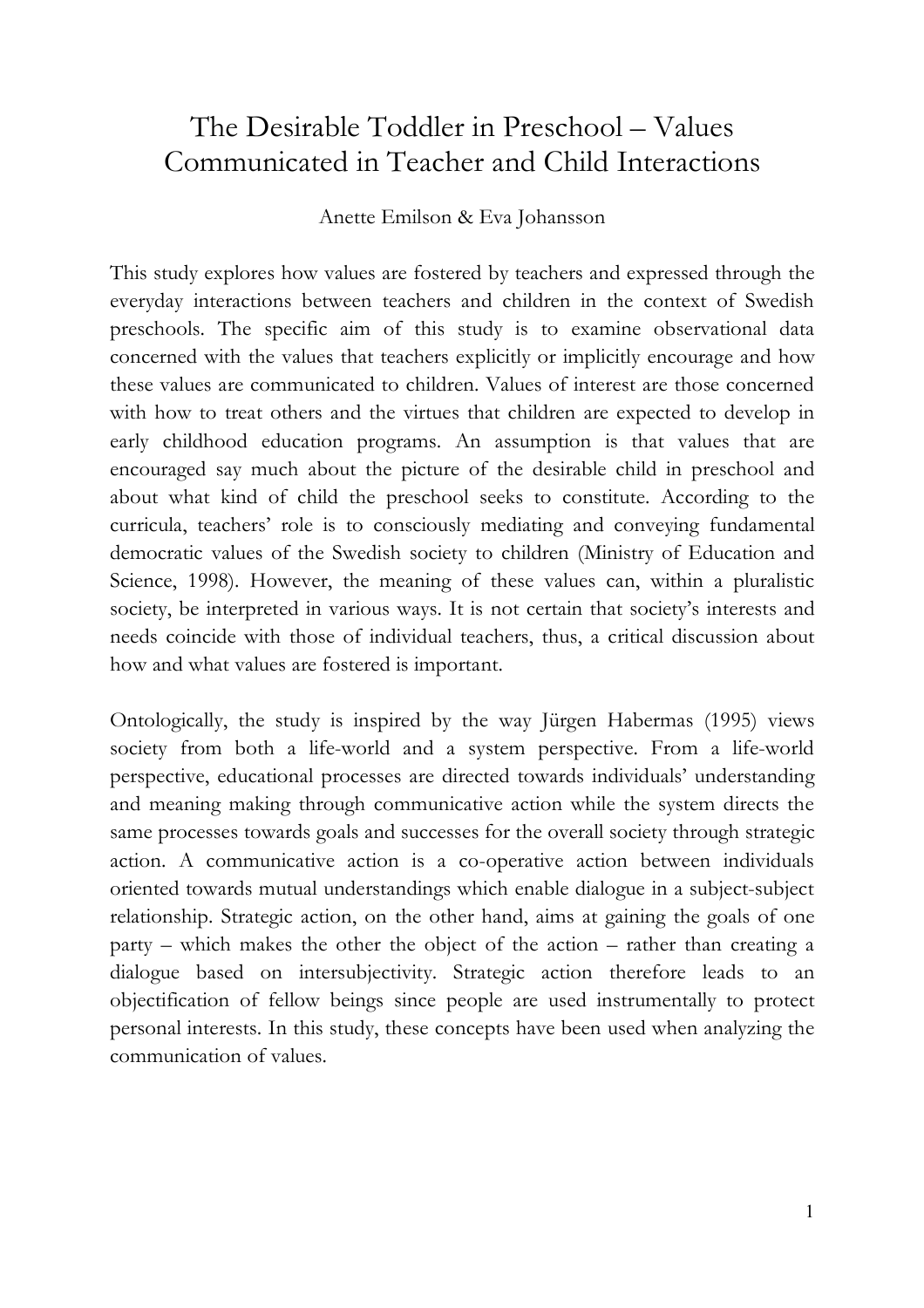# *Fostering values in preschool*

Previous research on fostering values in preschool provides three themes of relevance for this study. These themes are related to fostering values about *social order*, *care* and *democracy*.

Fostering *social order* in preschool has, in several studies, been described in terms of a faceless discipline through actions that regulate and direct through routines (Ehn, 1983; Henckel, 1990; Nordin-Hultman, 2004). However, the expression of this value to foster social order has changed over time from more open authoritarian forms of exercising power to more invisible means of exercising power which is directed towards children's self-regulation. Implicit forms of fostering social order may be embedded in the impersonal rules and routines of the preschool and not necessarily through the use of explicit power used by an authoritarian adult (Nordin-Hultman, 2004). According to Berthelsen (2005) early childhood teachers emphasise the importance of conformity and adherence to rules and routines. Governing children by encouraging them to follow norms, take personal responsibility, and to self-regulate their own behaviour has also been conceptualized by Bartholdsson (2007) as benevolent government. Play is another disciplinary technique in governing the child that was identified by Tullgren (2003). Tullgren concludes that in the teachers' governance of play their ideas about the future is realized and the "normal" child with the "normal" childhood is created. It is shown that certain games are not desirable (i.e. games that are experienced as violent) since they are expected to lead to "bad" knowledge while other games (i.e., family-games) are supposed to lead to useful knowledge to the child. Disciplinary techniques aim at homogeneity and to make children follow norms, to take responsibility, to regulate themselves and to make good choices.

Fostering *values of caring* is also evident in educational practice and is based on ideas about nurturing and motherhood (Florin, 1987). Most teachers are women who are most likely to base their work on an ethic of solicitude and an ideal of caring in their educational practices in the early years (Gannerud, 1999). According to Thronton and Goldstein (2006) early childhood teachers take the position of caregivers by protecting children, offering children affiliation and comfort, and by emphasising children's individual accomplishments. Markström (2005) found that, while caring is important in teachers' perspectives, their overarching goal is that the child should become independent and competent in caring for him/herself. Johansson (2002) identified that teachers encourage children to learn to share and respect others belongings, care for others, develop an understanding for others'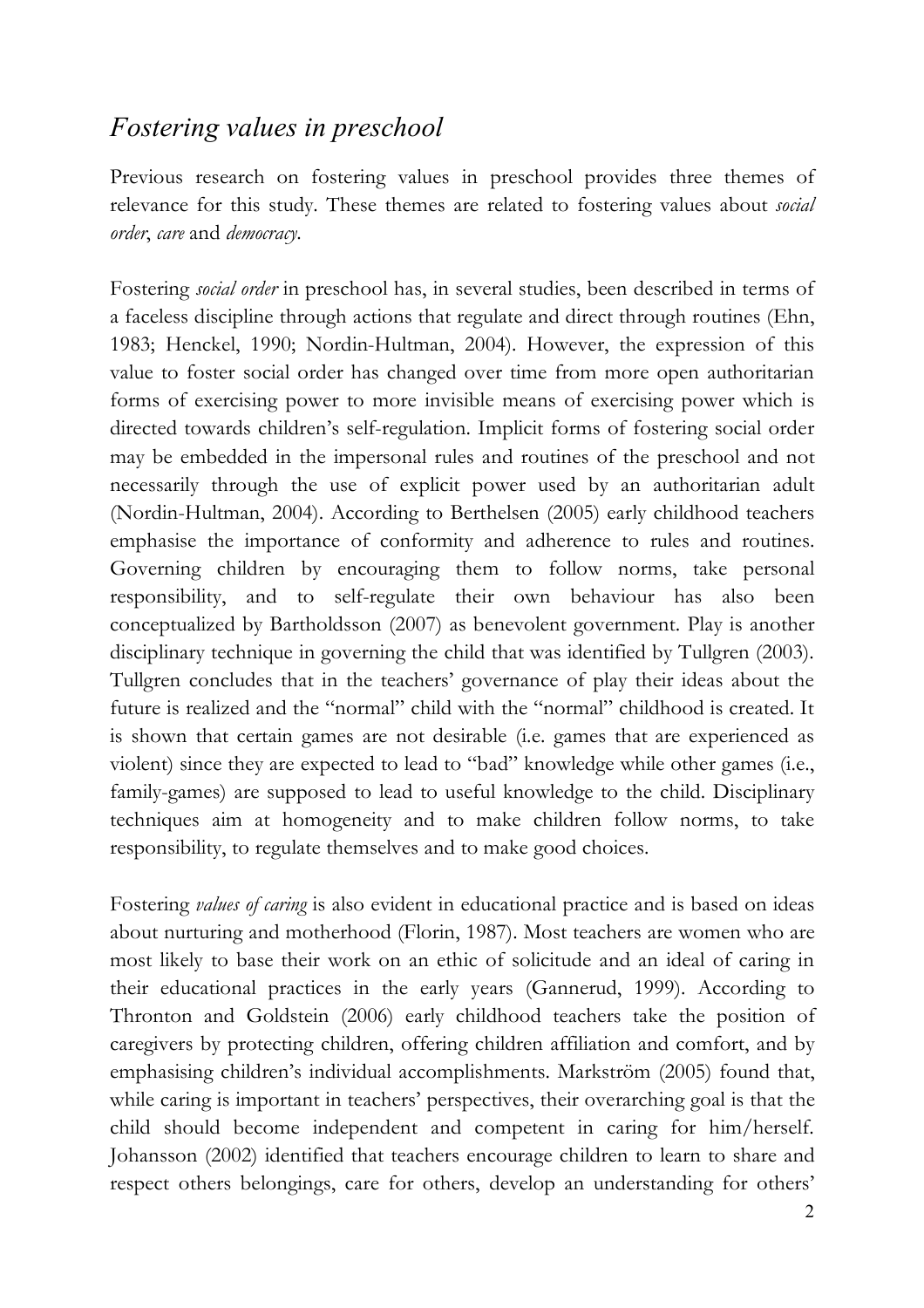experiences and to show compassion. Teachers' strategies in fostering caring values were related to teachers' different ideas about how children learn moral values. Such ideas can exist side by side and are related to the specific context in which the value was communicated but also to the character of the actualised value (Johansson & Johansson, 2003).

Irisdotter (2006) has identified three parallel teacher discourses in teachers' talk about ethical aspects. While a *conventional discourse* reconstructs traditional power relationships between teachers, pupils and parents, a *market oriented discourse* accentuates a new liberal sight of humans, which find expression in a distant relationship towards the pupils and an instrumental and pragmatic attitude towards the role of fostering values. Pragmatic goals and fostering efforts are controlled by effectiveness and deal with fulfilling society's needs. Moreover it is also shown that these two discourses are challenged by a *communicative discourse* in which dialogues and changing perspectives become essential. In this discourse pupils are viewed as competent morally acting subjects with whom it is worth communicating and from whom one can learn.

Fostering *values of democracy* in preschool has been explored in terms of children's participation and opportunities to influence pedagogical practice (e.g., Berthelsen & Brownlee, 2005; Cowell & Howes, 2001; Emilson, 2007; Emilson & Folkesson, 2006; Sheridan & Pramling Samuelsson, 2001). These studies have identified that children's influence is limited; often as a result of teachers´ attitudes, rules and their use of power. Emilson and Folkesson (2006) found that teacher control frames the everyday interactions in preschool. Strong teacher control restricts children's participation while weak teacher control can enhance children's participation on their own terms. Essential for children's participation is a teacher who creates meaningful contexts while being emotionally present, supportive and responsive. Emilson (2007) also found that children's influence increases when teachers' control over the 'what' and 'how' aspects of communication is weak. To stimulate children's influence, control can be exhibited by adopting a playful manner that requires sensitive responsiveness by the teacher that endeavours to come close to the child's perspective and the child's life-world. Eriksen Ødegaard (2007) has discussed children's participation as a matter of negotiation. She found that a shift in the locus of power between teachers and toddlers could occur through a child's engagement in a popular story. One of the boys in the toddler group introduced the story by repeatedly enacting it in play which led to the teachers' pedagogical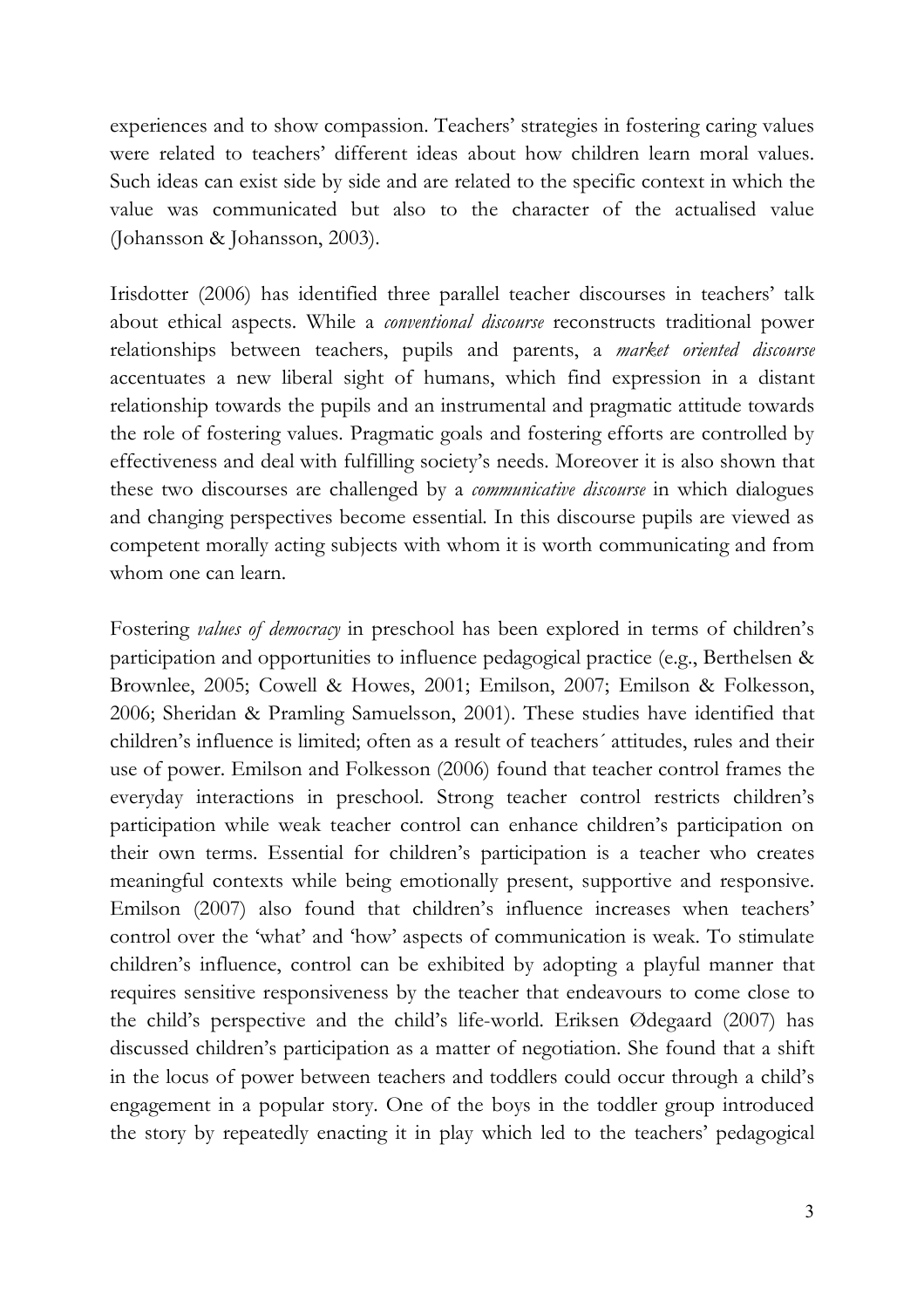practices changing from ignoring this play to capitalising on this engagement with the story and the play that included the child's voice.

Values of democracy also refer to children's experiences of rights. According to Helwig (2006) experiences that allow children to exercise and develop their understanding of rights involve issues about how the child is allowed autonomy and given choices, as well as by involving children in complex social situations that require them to make decisions. Johansson (1999, 2007) found that the everyday activities in preschool, to a large extent, involve a variety of negotiations between teachers and children on rights - such as children's right to particular things; to share their worlds with friends; and to raise their voices. In this respect, teachers and children may differ in their assessments for children gaining rights. For instance, rights in the context of preschool seemed very restricted in the perspective of the children; however, the teachers meant that they assigned children rights in preschool. Johansson and Johansson (2003) found that while teachers highlighted children's right to speak, the children also referred to their obligation to be quiet.

To summarize, the overview of the research indicated that fostering of social order in preschool may have changed from more open authoritarian forms to more invisible means of exercising power. Moreover, while caring seems of high importance in teachers' perspectives, values of democracy in preschool seem to have less priority. Research has identified that children's influence is limited; often as a result of teachers´ attitudes, rules and their use of power. In the research discussed, no studies were concerned with the totality of the orientations on social order, caring, or democracy – how they might interrelated or how they were communicated to children. Such relationships and how these orientations are communicated to children are the foci of interest in this study.

# *Method*

The data reported in this study is drawn from video observations of everyday interactions between teachers and children in preschool. The fieldwork took place with three different groups of toddlers in Swedish preschools. Forty-six children (aged 1 to 3 years) participated, as well as their ten teachers who were all women with several years of professional experience in early childhood teaching. The data consisted of 777 minutes of video observations, including 115 teacher and child interactions of different character and length. The first step in the analyses was to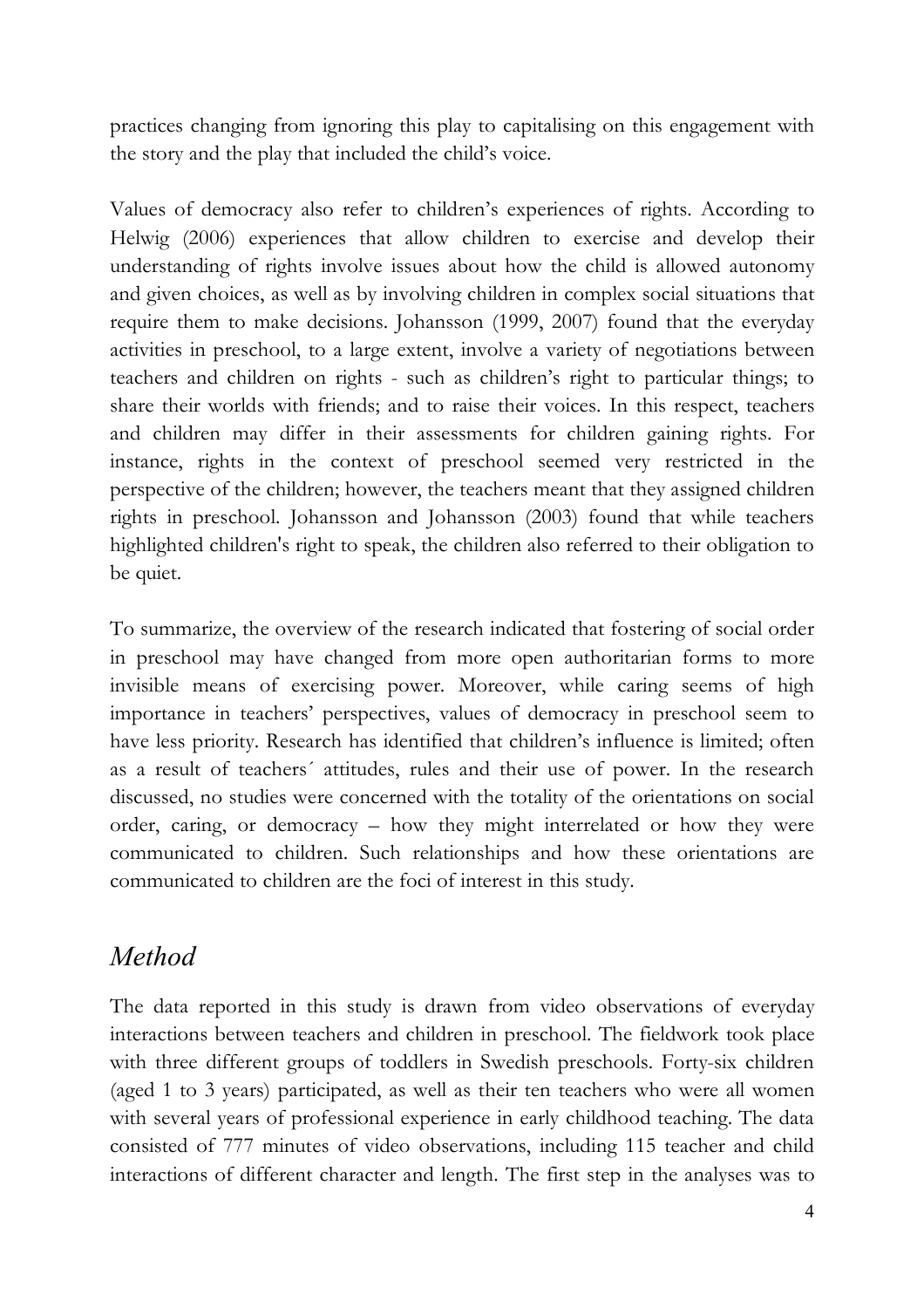focus on *what* kind of values teachers explicitly or implicitly communicated to the children in all of the 115 observed interactions. Both verbal and non-verbal communication, such as emotional expressions, glances, gestures and attitudes, were taken into account in the analyses. Next, all situations were summarized and written down and sorted out into different values. The norms and the competencies that the teachers appeared to encourage or hinder in their interaction with the children have been interpreted as values. The analysis resulted in ten values. These values were analysed in combination with theoretical inspirations from Habermas concerning *how* the teachers communicated the values when they interacted with the children. The concepts used are communicative and strategic action (Habermas, 1995). While a communicative action is oriented towards mutual understandings, which enable dialogue in a subject-subject relationship, a strategic action, aims at gaining the goals of one party, thereby the other (i.e. the child) becomes the object of the action. The dialogue results in a subject-object relation.

The next step was to analyse all situations within every value in order to choose situations that appeared to be typical, one representative for each value. To facilitate a deeper analysis these chosen situations were then transcribed in full. The transcriptions focused mainly on the characteristics of the value, but also how these values were communicated. Later on the ten values were analysed in order to find a new whole. Now three overall value dimensions were found which in their turn appeared to be differently socially oriented.

Below the result is summarized, but also empirically exemplified. Chosen situations represent the three value dimensions as well as different communication forms.

# *Results*

The analyses resulted in ten specific values embedded in value dimensions of *caring, democracy* and *discipline.* These, in turn, can be differentiated into diverse social orientations - collective and individualistic. In Figure 1, the model identifying the values and their organisational relationship to each other is represented.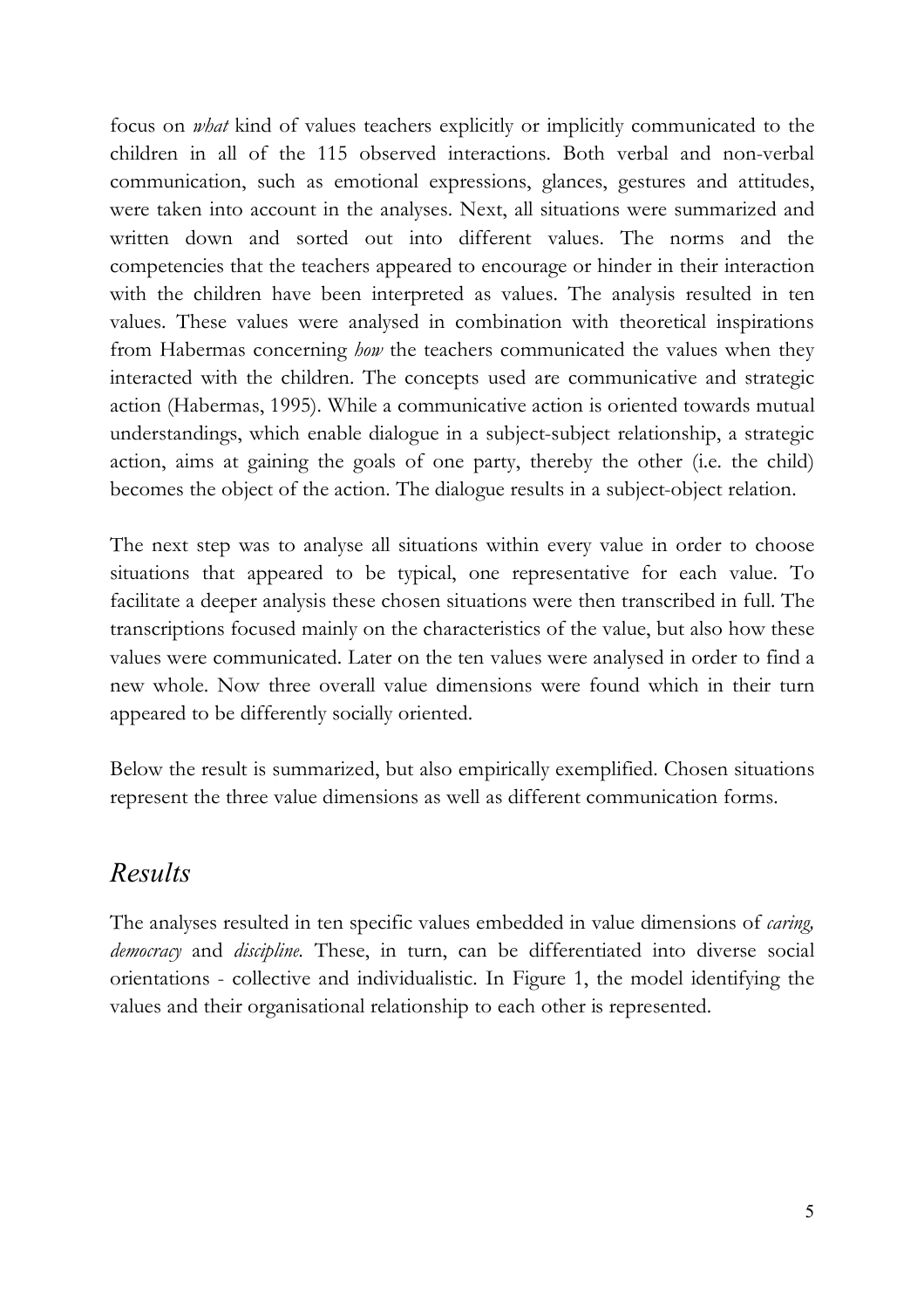

The figure shows the ten values that were frequently encouraged by the teachers when they interacted with the children. These values may be viewed to have either collective or individual orientations. They encompass value dimensions of caring, democracy, and discipline. The collective orientation encompasses value dimensions of care for others and democracy that accentuates participation in the preschool community. The individual orientation encompasses the value dimension of discipline, as well as democracy that was a value dimension also evident in the collective orientation. Care and discipline value dimensions reflect values and behaviours that obligate while the democratic value dimension reflect values and behaviours that provide offers for participation to children that afford opportunities for participatory behaviours in the preschool classroom.

When the teachers explicitly or implicitly encourage children to develop particular values, they use different communication forms, here interpreted as either communicative or strategic. However, a strategic action was more common when values in the disciplinary dimension were in forefront of the teachers' intentions, while the democratic dimension seems to presuppose a communicative action. A strategic action was more common when discipline was communicated, while a communicative action seems to be needed to mediate values within the democratic dimension.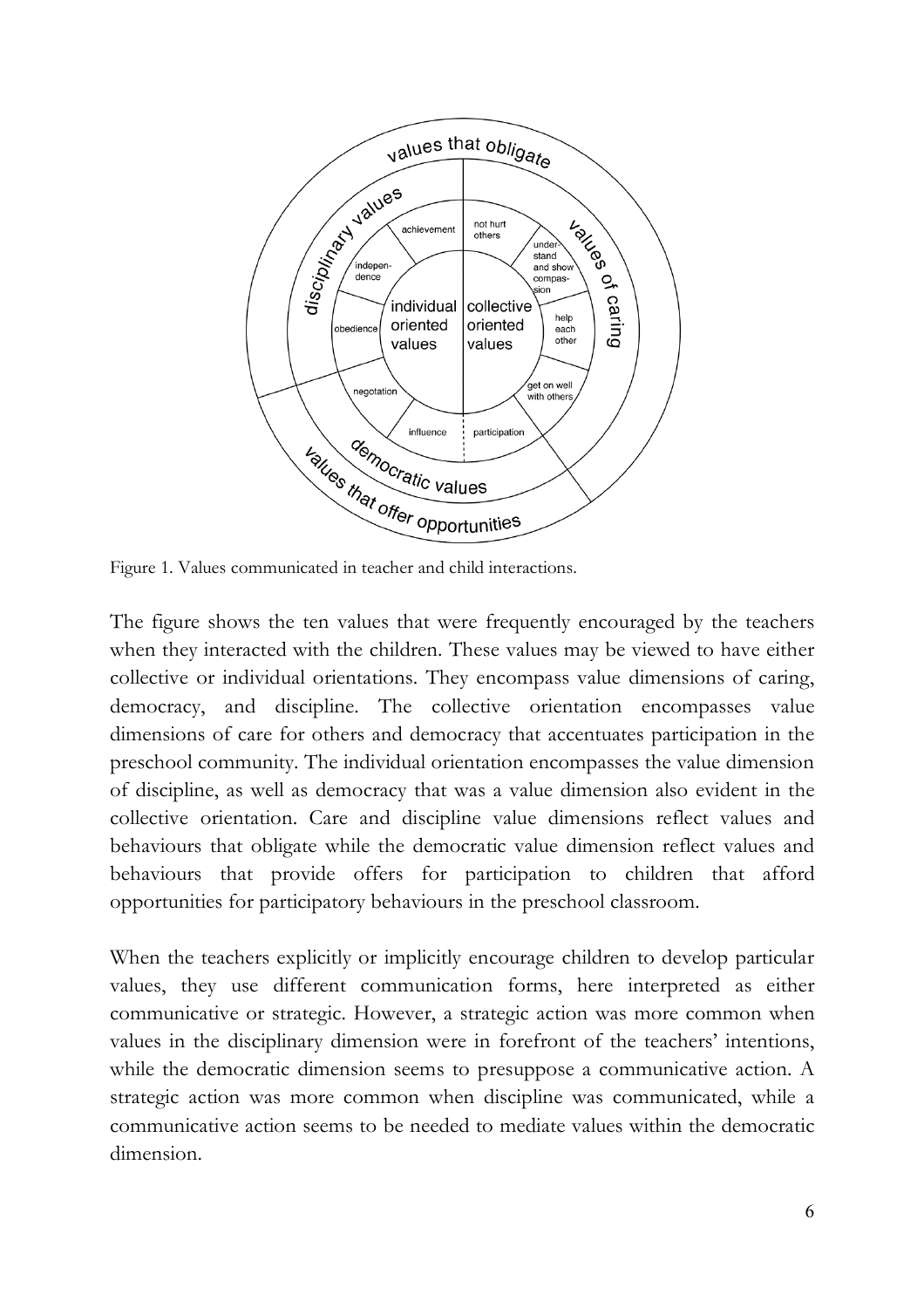Values connected to the disciplinary dimension, on the one hand, often take shape through demanding imperatives and thereby making the child an object of the action, whereas values referring to the democratic dimension, on the other hand, seem to diminish and give rise to another value if they are expressed through strategic action. The values within the dimension of caring are also communicated strategically although a communicative action appears as well. Interactions related to caring values come about both as subject-subject dialogues between teachers and children but also as acts for gaining the goals of one party (the teacher), and the child thereby becomes the object of the action.

# *The dimension of caring values*

In the dimension of caring the values have a collective social orientation that supports the child's integration into the preschool community. These values obligate the child to *not hurt others*, *understand and show compassion*, *help each other* and *get on well with others* (See Figure 1). The analyses show that values within the caring dimension can be communicated differently; strategically as well as communicatively. From the examples described below we can learn how these different forms of communication impose on the content of the value.

### *Children should not hurt others*

In the interactions the teachers strongly emphasize that the children should not hurt anybody else.

Steven (2:3) and Patrick (2:8) are playing with bricks in a corner of the play-room. Suddenly Steven throws a brick at Patrick's head and Patrick starts to cry. The teacher looks up and exclaims: *Steven*! She walks towards the boys and grasps Stevens' arms and says with an angry voice: *Look here! What have you done to Patrick?* Steven tries to get free from the teacher's grasp but she doesn't release him. She tries to look into Steven eyes and says resolutely: *Look at me! Don't do that. Look how sad Patrick is.* Patrick cries. Steven looks quickly at Patrick. The teacher holds Steven's arms and tries to achieve eye-contact. She exhorts Steven to give Patrick a pat on the cheek, but Steven looks like he doesn't want to. He lowers his eyes and looks at the floor. *And you… now you look at me*, the teacher continues. *You are not allowed to have these things if you are going to fight with them. You must not do so again. Don't do such things again*, the teacher says with an angry voice. *No-o*, says Steven.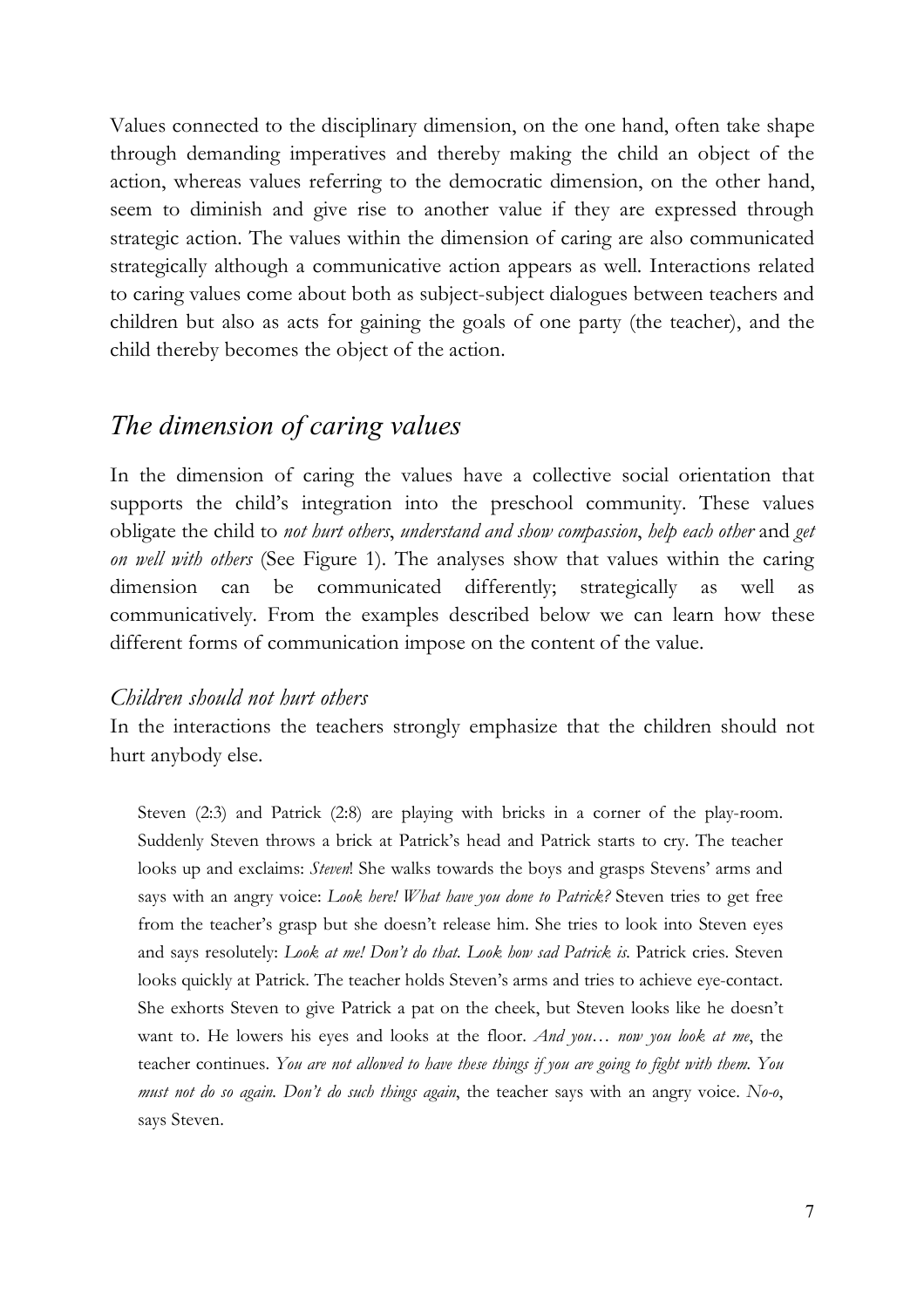Firstly the teacher communicates that it is not allowed to fight in preschool. This is strongly marked by the teacher's serious attitude. Secondly she communicates that hurting others should be punished. Steven is presented an ultimatum, namely if he fights with the bricks he won't be allowed to use them. Furthermore it is communicated that a transgression towards others' wellbeing should be recompensed, which is why Steven also is exhorted to give Patrick a pat on the cheek. Outmost it can be interpreted as not hurting others contains an ability to control the body, the needs and the feelings.

The teacher's action is to be viewed as *strategic*, when Steven seems to become her fostering object. It looks like it is the teacher's taken for granted interpretation of Steven's immediate behaviour that decides how she is going to act, irrespective of his intentions or what might have caused Steven to throw the brick. With a grasp around Steven's arms the teacher exhorts him to look into her eyes. Her voice is angry and she seems to use both scolding and threats in order to correct his behaviour. Steven's way of acting is disqualified and he appears as guilty. One interpretation is that Steven offers a form of resistance to the teacher's reprimands; he doesn't look at her and he tries to break free from her grasp. Nevertheless the asymmetrical relationship makes his objections and attempts to escape ineffective. He surrenders the order by finally saying what the teacher seems to be waiting for, namely a *no* in the meaning: he will not throw bricks in the head of others any more.

#### *Children should understand and show compassion*

The teachers do not just seem to encourage the children not to hurt each other but they consider it desirable that the children are able to understand other children's perspectives.

Patrick (2:8), Steven (2:6) and one teacher play with water. The children sit next to a big bath-tub with just napkins on. They scoop the water with different vessels. Both children splash and pour the water. While Patrick laughs happily Steven seems to dislike when the water splashes. Patrick takes a big plastic crocodile to splash with. The crocodile hits Steven's hand and Steven starts to cry. Patrick looks at the teacher who turns to Steven and says with compassion in her voice: *Ow ow ow! What did the crocodile do?* Steven cries and Patrick looks at the teacher. The teacher continues with a playful voice: *Ohh what a crocodile. Did he bite you? Shame on the crocodile!* Steven becomes silent and looks wondering at the crocodile. Patrick returns to the play and splashes close to Steven. Steven tries to avoid the sprinkling water and at the same time he says: *Ohhhh*. His voice is whining. The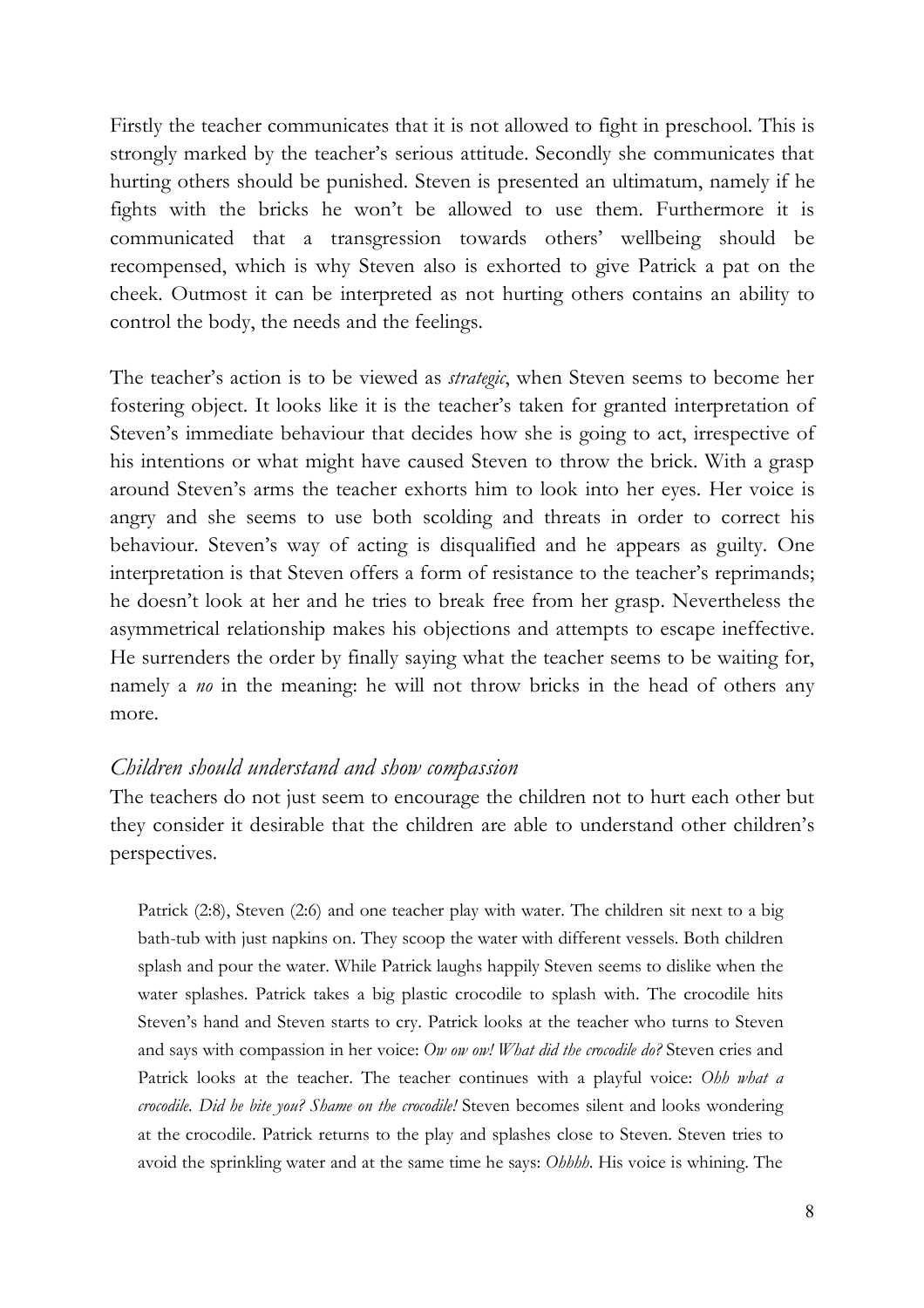teacher asks calmly if it is too much splashing now. *Ye-es too much*, Steven answers silently. He holds his hands in front of his face when Patrick continues to splash. *Patrick you should not splash any more with that* (the crocodile)*. Steven doesn't like it when the water splashes*, says the teacher calmly and with an appealing voice. *That crocodile has to swim a little bit more carefully.*

As in the previous example, this situation is also basically about not hurting others, but more specifically the teacher in this situation communicates the importance of understanding others and showing compassion. This value seems here to contain both an emotional and a cognitive aspect, where the emotional appears most explicitly by emphasizing the experience of the other. A cognitive dimension is also discerned when the teacher tries to explain why Patrick can't splash the water any more, which also implicitly communicates that Patrick is seen as capable to understand the meaning of the value.

The teacher's action is interpreted as *communicative* when both the teacher and the children appear as subjects. She takes up an intersubjective attitude and encounters the children in a dialogue where mutual understanding seems to be essential. The teacher oscillates between tuning in both children and being playful. Thereby none of the children appear to be guilty for what happened, which was the case in the previous example. Here the guilty one is the crocodile. Patrick continues to splash close to Steven and once again the teacher asks Steven if it is too much splashing. Then she appeals to Patrick to stop splashing the water and she directs his attention towards Steven's experience. It seems as though the teacher tries to encourage understanding and feeling for others by her own actions when she encounters both Steven's and Patrick's point of views with respect.

## *Children should help each other*

The teachers often drew children's attention towards helping each other. According to the teachers' actions, helping others seemed to be related to the ability to understand and tune in to the perspectives of others, as well as the ability to cooperate.

Tom (2:6) sits on the floor and tries to take his zip-suit off. He has still got his boots on. Petra (2:9) sits next to him and watches what is going on. Tom whines and looks troubled, why the teacher asks: *What's the matter?* Tom exclaims: *Aaa Petra!* He groans at the same time as he now tries to take the boots off. When he doesn't manage he stretches his hand towards Petra and says her name. *Is Petra going to help you?*, the teacher wonders. *Yea*, answers Tom. Petra stretches herself quickly towards Tom as if to help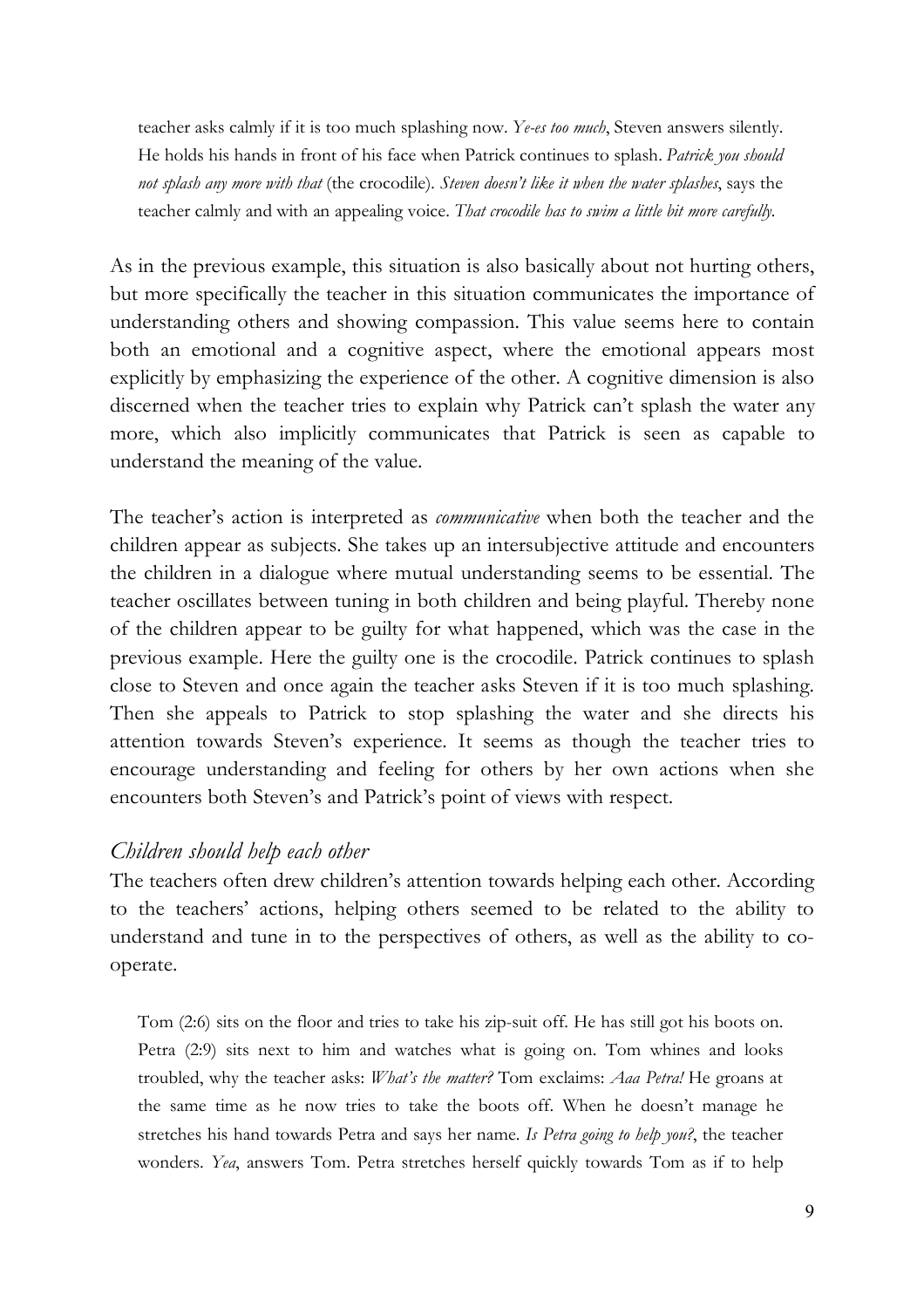him. She stops and looks at the teacher and says: *I can't.* Then the teacher sits down beside the children and says: *Can't you? Shall we do it together you and me? If you pull a little… I'll help you.* The boots are bit tricky to get off but when the three together help each other, they manage. Tom laughs! *The sock slipped off, the sock,* Petra says happily. She picks up Tom's sock. They laugh. *The sock slipped off*, Petra says again. *Ye-es the sock slipped off*, laughs the teacher. *Now just the zip-suit remains*, says the teacher and helps Tom to get the overall over his feet. *Now Petra can help you*. Petra stands up and starts to remove the zipsuit.

In this situation, helping others seems to be based on the teacher's and Petra's ability to understand Tom's situation while he expresses frustration when he can't take off his overall and boots. Petra places herself next to Tom, and the teacher takes a place in the background. Both seem to be involved in Tom's situation. It is interesting that Tom chooses Petra in the first instance when he begs for help, by saying her name and stretching his hand towards Petra. The teacher supports the children's co-operation by asking if it is Petra who shall help him. Petra seems to understand Tom's intention and she tries to help. When she didn't manage to help the teacher supports the children to remedy the difficulty. This finally leads them to solve Tom's problem together. What is implicitly communicated is that the good and the right thing is to help others. The value contains co-operation and could be seen to contribute to a sense of community.

The teacher's action can be described as *communicative* when the interaction is to be interpreted as intersubjective. A correspondence between the adult's and the children's perspectives prevails. It is also obvious that the teacher takes the responsibility to acquire such correspondence by stepping into the situation on some specific occasions. When they start to co-operate the frustration, which Tom showed in the beginning, was changed into playfulness and fellowship. They are laughing as the sock slipped off and the team-work between the participants in the situation engenders confidence for them to continue to help each other.

### *Children should get on well with others*

To get on well with other children appears as desirable and seems to be conveyed through verbal communications.

Morgan (2:6) and Mimmi (2:7) lie on mattresses in the restroom. Mimmi has got a pencil and a small blanket in her hand. Morgan stretches towards the pencil and tries to grab it. Mimmi protests loudly and doesn't let the pen go. Morgan looks at the door opening.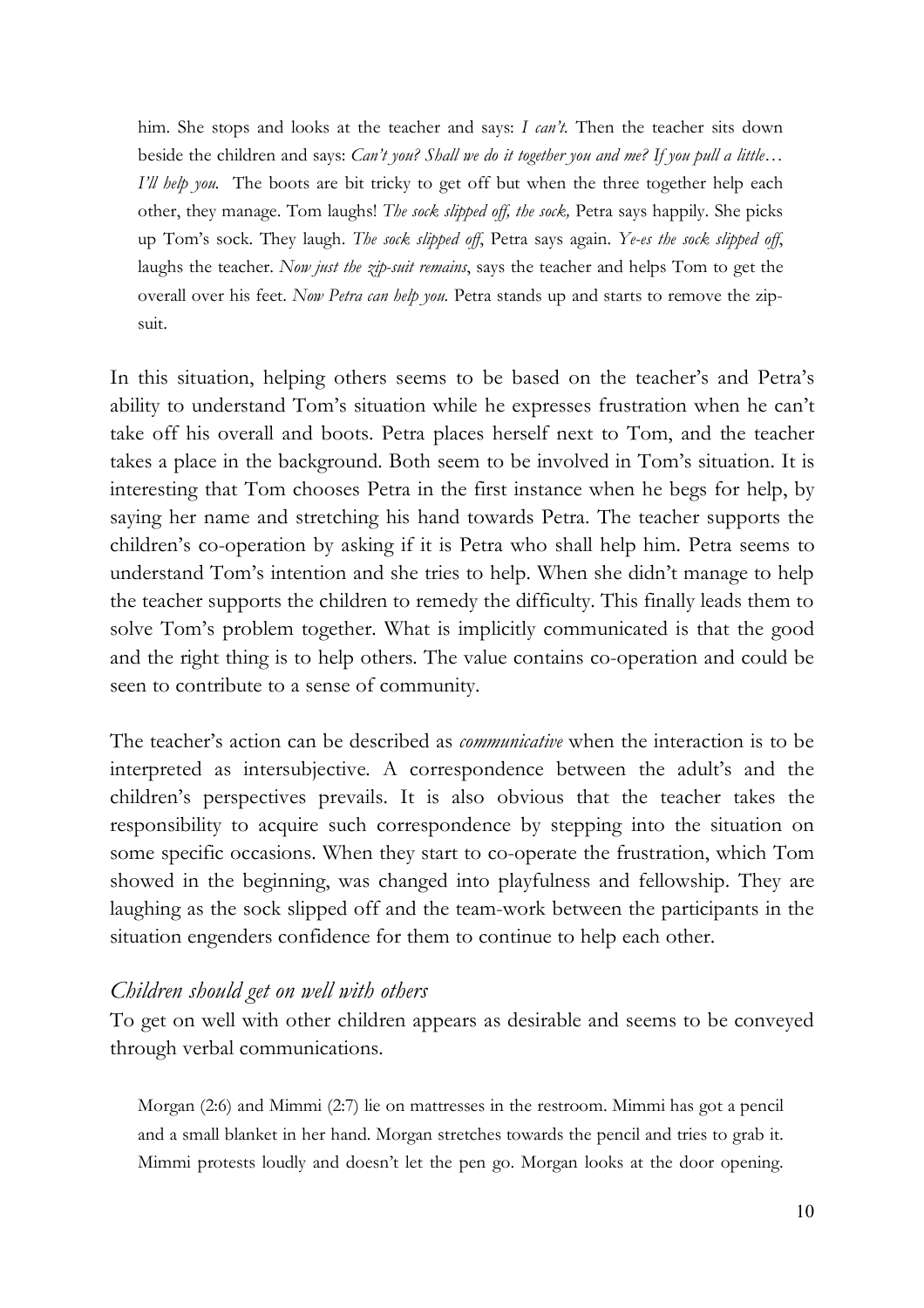The teacher shows up and wonders: *What is happening Mimmi?* Mimmi yells and Morgan tries to take the pencil. *Pencil*, he says and looks at the teacher. Mimmi says: *Preschool's*, as if to argue that the pencil belongs to the preschool. The teacher confirms Mimmi. *Ye-es it belongs to the preschool. You know what, you can go and put it on the table.* Mimmi starts to walk towards the door. Morgan yells and follows her with his arms stretched out. He whines and takes the teacher's hand and drives her out of the room in the same direction as Mimmi. Morgan sounds angry. When Mimmi sits down at the table, he rushes forwards and tries to take the pencil. Another teacher confirms that the pencil belongs to Morgan. Then the teacher sits down next to Mimmi and asks her listen to what Morgan has to say. Still Morgan's voice sounds angry and the teacher helps him to explain that the pencil belongs to him. The teacher holds her arm around Mimmi and says: *We can go and fetch you another pencil*. Mimmi is silent. Then she gives the pencil to Morgan. *Good*, the teacher says. *Now we can go and fetch you another pencil.*

In this situation getting on well with each other is communicated and encouraged. Conflicts must be resolved and everyone should be friends. It seems like this value contains the right to express oneself and to be listened to, but also a duty to listen to others and meet others' positions with respect. The value obligates, that is, it is morally good to get along well. The agreement process however, could be interpreted as an offer, as is the value that is presented later, negotiation (see p 15).

The teacher encounters the children in a *communicative* way by entering the situation with an open question about what is happening. Despite the open question which makes it possible for both children to express themselves, the teacher acts as if it is Mimmi who has the right to the pencil. This leads to Morgan protesting loudly. When his right to the pencil is confirmed by another teacher, he is affirmed. Then Mimmi is exhorted to listen to what Morgan has to say. When Mimmi understands that the pencil belongs to Morgan she agrees to give it to him. At the same time, she is promised another one. One interpretation is that there is a taken for granted assumption concerning the pencil that leads to Mimmi's voice being heard while Morgan's arguments are not acknowledged. When it becomes clear to the teacher that the pencil actually is Morgan's the circumstances changes. She is now anxious to let Morgan explain about the pencil so the children can come to an agreement. Mimmi is also acknowledged and offered an alternative.

So far, some caring values have been revealed. These values are directed towards how children should act towards the collective good in preschool. Thus the morally good preschool child that emanates from this analysis is a child who does not hurt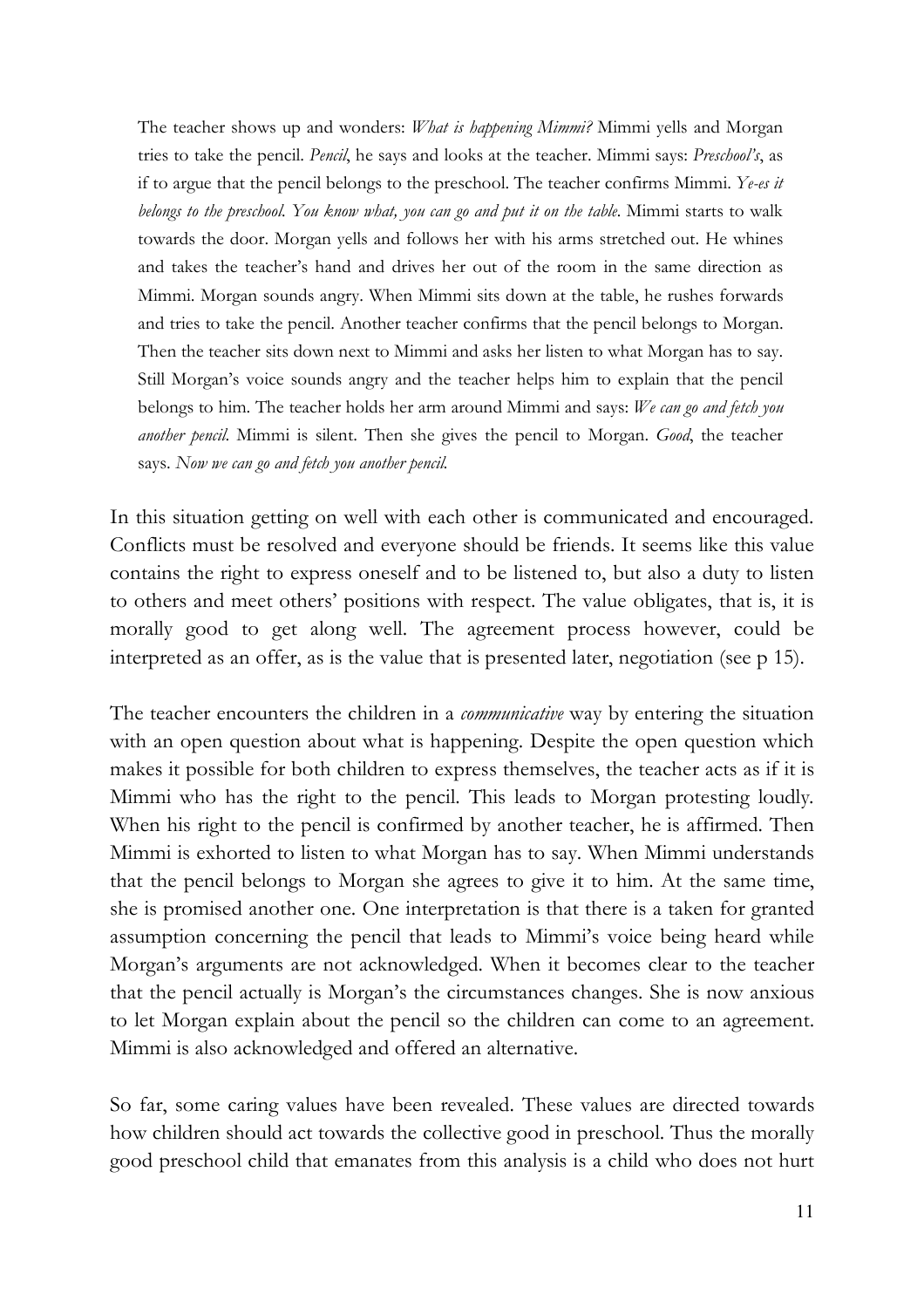others, who is able to understand and show compassion for others, is open to helping others and gets on well with others. What these values have in common is the aim to teach the children how to handle the intersubjective life in preschool. Another collectively-oriented value is democracy. This means that the focus is shifting, from values that obligate the child to behave in certain ways, to values that in one or another way offer democracy.

# *The dimension of democratic values*

Values referring to democracy can be both collectively and individually oriented. The value dimension of democracy, when it is collectively oriented, is about *participation;* while individually oriented values emerge as opportunities for the children, partly to *influence* pedagogical practice and partly to make themselves heard through a form of *negotiation* (See Figure 1). Democratic values seem to be based on a communicative action, and a strategic action is not to be found within this category. If teachers try to mediate democracy strategically another value will arise.

## *Children are offered participation*

The example below communicates participation as valuable when it is encouraged and offered to the children in the form of opportunities to participate. Children are offered opportunities to make their own choices and take initiatives.

One teacher sits at a table together with five boys. They are working with clay. Patrick (2:8) comes and looks curiously at what is going on around the table. He has a sleigh-bell in his hand. *Here you come and play*, says the teacher with a happy voice. She looks like she invites him to join the activity by noticing his arrival with a comment and a smile. *Ye-s*, answers Patrick happily. The teacher turns to Steven (2:6) near by, and asks him if they shall make a snail with the clay. Steven nods and smiles. Patrick plays with the sleigh-bell. *Little snail*, says the teacher with an association to the well-known song. Steven watches and thumps with his hand at the table. He tries to take the snail the teacher is making to him. *Watch out*…., says the teacher with a happy voice. Still she associates to the snail song, but she doesn't sing. Patrick takes initiative to the next song line and says: *Watch out…* Patrick stops playing the bell and comes closer to the teacher and to Steven. He takes a new initiative by saying: *Snail*. He shows curiosity and looks closely at the snail the teacher makes to Steven. The teacher confirms Patrick's observation: *Yes, a little snail*. Steven objects and says: *I want a big snail!* The voice is resolute. *Ye-es*, says the teacher obliging. Patrick gives the sleigh bell to Steven who starts to play while he watches the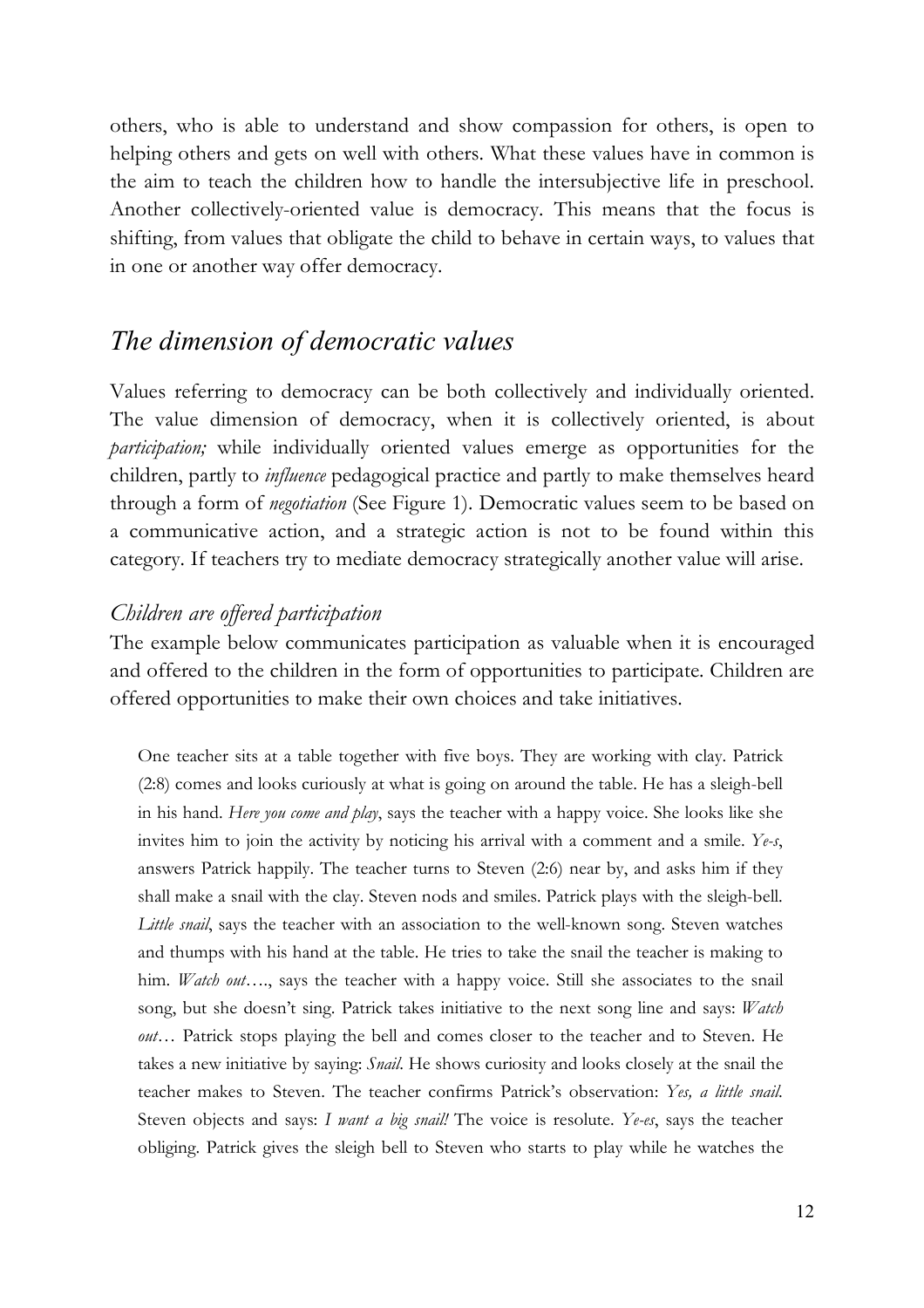snail making. Also Patrick watches and laughs. Steven turns to the teacher and says: *Now I got the bell. Snail*, says Patrick. *Little snail*, sings the teacher.

The value of participation is social in its character. This pertains to being a part of something, to being engaged in what is happening, as well as being included and accepted. In this situation, both the teacher and the children appear engaged in what is going on. This might be interpreted as recognition that they are capable of participation as well as wanting to participate. Thus, participation seems to be dependent on the circumstances offered in the situation as well as on teachers' and children's wishes to participate.

*Communicative* action is shown when the teacher acknowledges the children as dialogue partners. She is not completely directing the communication, rather she gives the children opportunities to take own initiatives in the dialogue. Steven takes the opportunity when he enthusiastically expresses that he wants a big snail. It also seems to be of importance that the dialogue starts in something that is closely connected to the children's experiences. Snails are something the children can associate with in different ways, thus participation also can be interpreted as dependent on the teacher's ability to come close to the child's life-world. The atmosphere around the table can be described as pleasurable. All participants show engagement in the activity. An interpretation could be that both the teacher and the children participate on the same terms. The important thing is probably not to produce snails. It could have been as much fun to create anything else. Instead the important issue might be to share experiences with others. The teacher offers the children opportunities to be a part of a fellowship when she is responding and confirming everything they say and do. Moreover the teacher's playful manner and emotional presence seems to be essential. The children's interests to participate are thus maintained. Children's free choice seems to be central. The children are free to choose to participate or not. This might be a reason why participation appears to be an offer and not an obligation.

## *Children are offered opportunity to influence*

According to the data related to this dimension, children are provided opportunities to influence pedagogical practice by making choices, taking initiatives, expressing their will and protecting their own integrity.

The children are on their way out and most of them are putting their outdoor clothes on. Cleo (2:11) and Morgan (3:2) are still in the bathroom. Morgan stands on a stool in front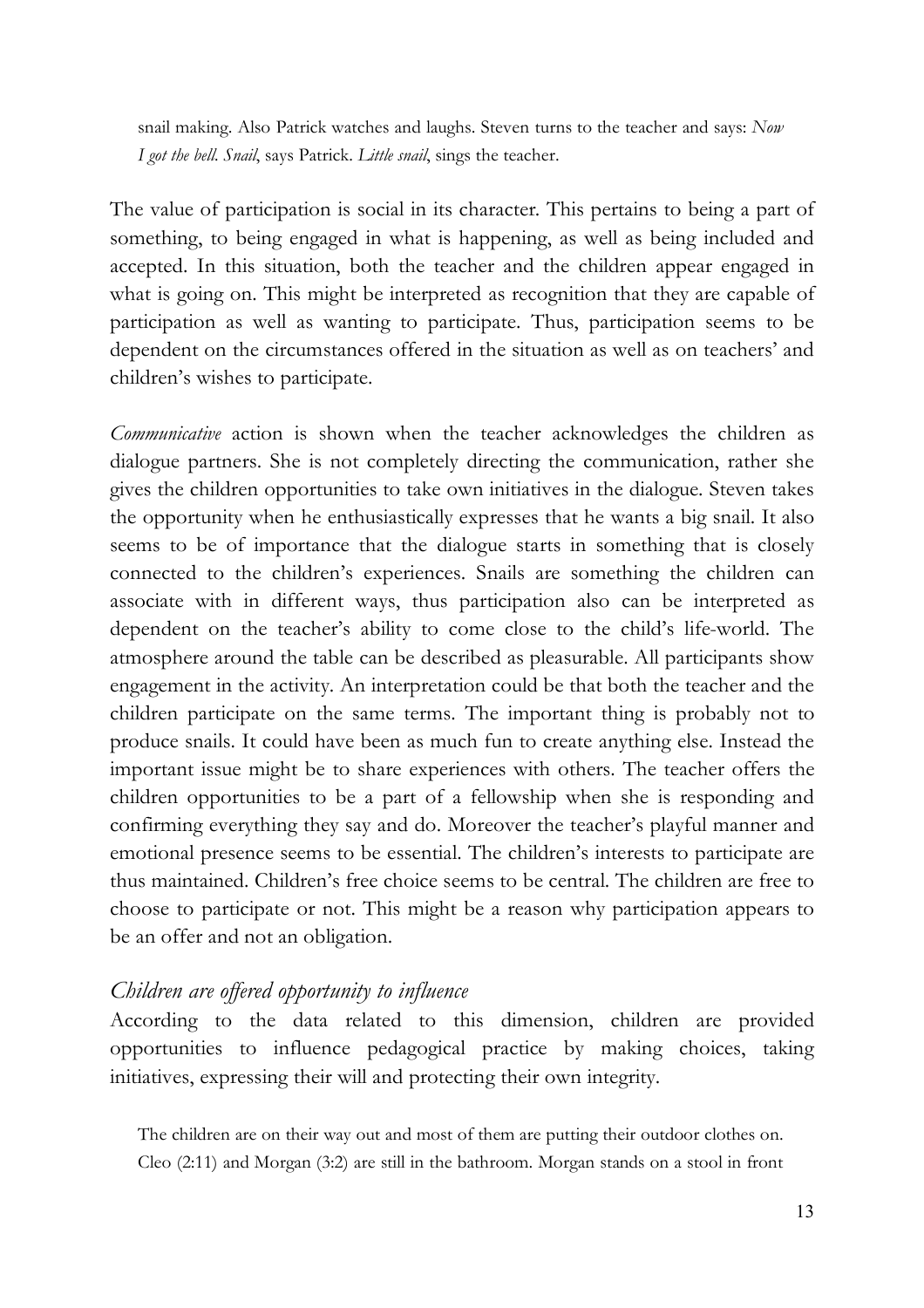of the wash-basin and runs the water. With a washcloth he starts to scrub the wash-basin. The teacher comes and says: *How elegant, Morgan. It's nice of you to tidy up*. Cleo, who stands beside Morgan, looks at the teacher. Then she turns towards Morgan and watches what he is doing. Morgan puts liquid soap on the washcloth. Cleo also fetches a washcloth. The teacher walks away and the children are allowed to continue. Morgan turns the water on and off several times. Cleo laughs. Then he starts to scrub again. He takes more soap. *Not too much*, Cleo says, but Morgan takes even more. The teacher comes back and asks the children if they are ready yet. They are not, so she leaves. Also Cleo takes a place on the stool and the children scrub together. After a while the teacher returns. She places herself close to the children and watches. Cleo steps down and the teacher asks Morgan: *Are there still some stains left?* Morgan scrubs at the stains. It slides away. Morgan says and tries to catch the stain, which slides down outside the wash-basin. *Yes it slides*, confirms the teacher. *Does it slides down, where does it go?* asks the teacher. Morgan follows the stain. *It slid away*, says the teacher again. *There is a small stain left. Are you going to tidy up that one too?* The teacher points at a stain in the wash-basin. Morgan scrubs. *Now it is elegant*, says the teacher. She takes the washcloth and puts it on the wash-basin and tells Morgan that he can continue later. When Morgan continues to scrub the teacher says: *Stop*. At first, Morgan ignores the instruction but when she says, *Stop*, once again he stops without objections.

Besides the value of influence including opportunities to make choices and to take initiatives the interaction seems to contain trust and respect. Morgan and Cleo are allowed to make own choices and take initiatives and each one seems to have control over the activity, even if the premises differ. It is Morgan who mainly directs the activity, since it was his initiative from the beginning. Therefore he seems to have the right to the activity. It is obvious that the children influence the situation, which the teacher makes possible by her support. This situation points at individuality in which the child's own needs and interests are in focus. The emphasis is rather on the individual than on the collective and the public good.

Also here the teacher's action is to be viewed as *communicative*, when concordance and mutuality seem to be guiding. It is, for example, that she treats the children as communication partners. She asks open questions, like when she wonders where the stain has gone. It seems like she tries to encounter the children symmetrically by meeting them respectfully, with trust, and by coming close to the children's perspectives. She gives them more time to engage in the activity when they do not seem to be ready. However, it is the teacher who finally decides when the activity must cease. It might be interpreted as the teacher having the overall control but it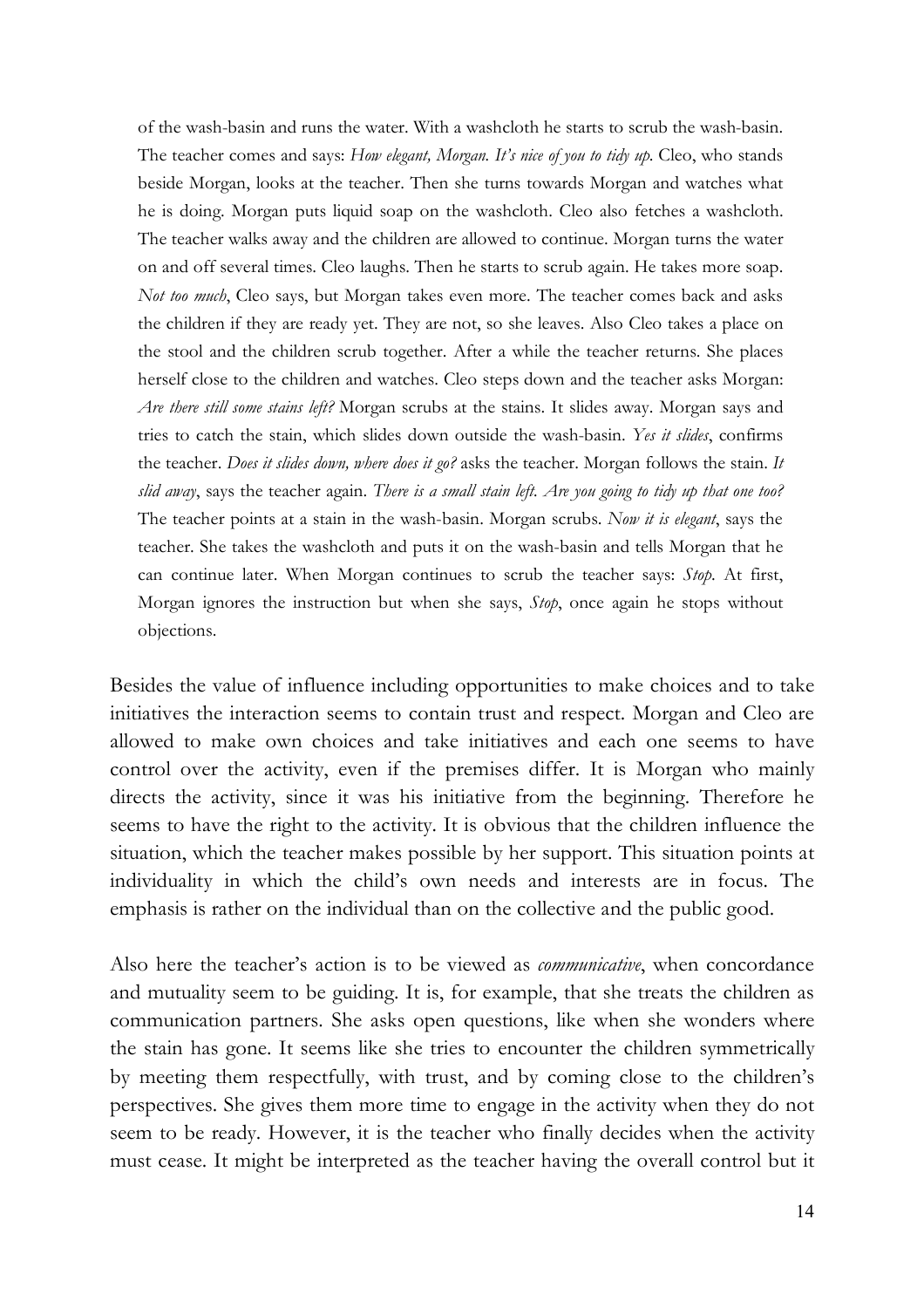also shows that communicative action isn't without direction. The teacher says, "Stop," which is ignored at first by Morgan but when she marks one more time that the activity must be ended, he stops without objections. Partly, this can be interpreted as that he simply obeys an authority, partly that the activity is broken off in some form of agreement. For the moment, both parties seem to be agreed, perhaps because the teacher expresses that Morgan can continue later which she marks by showing him where she has put his washcloth.

#### *Children are offered negotiation*

Within the individually oriented values, there are situations where the children are offered opportunities to make themselves heard as a form of a negotiation. In the case below Anna has the opportunity to argue why she can't hang up her jacket.

Anna's (3:1) jacket lies on the floor. The teacher takes up the jacket and stretches it towards Anna and says: *But Anna, go and hang your jacket up in its right place.* Anna looks at the teacher, then at the jacket without taking it. The teacher drops the jacket in front of Anna's feet. Anna takes a few steps back. Once again the teacher begs Anna to hang up her jacket. Then Anna says with an engaged voice: *Cycle fast…, then the mosquito-bites come*. She waves her hands in front of her face. *Come the mosquito-bites*, the teacher wonders with a laugh in her voice. *Mm when cycle fast… today… at home*, Anna answers. *Alright*, says the teacher and strokes Anna's head. *But little Anna, you can take your jacket and your boots. Look!* The teacher sits down on her heels and stretches the jacket towards Anna. Then Anna draws her jumper up and shows all her mosquito-bites on her stomach. The teacher smiles and confirms that Anna has got a lot of bites. Still the teacher stretches the jacket to Anna and says: *Can you take it to your place now?* Her voice is friendly. Anna says: *A lot of hair…* She strikes her hair away from her face. *Oh yes, and in your mouth,* the teacher confirms. She laughs and says: *I think you should take this now. No,* answers Anna resolutely. *Oh yes, come on*. *Now we hang it up on your thumb*. The teacher tries to hang the jacket on Anna's thumb without success. *No-o*, says Anna again. *Then the little jacket has to be there,* the teacher says and starts to sweep the floor. None of them mention the jacket for a long while. Instead they talk about all kinds of things. A trolley with lunch shows up and the jacket is just in its way. Once again the teacher tries to get Anna to hang her jacket up in its right place. *Come on, hurry up, take it, take it, take it,* she says with an exciting voice. *You don't want to get a lot of meatballs in your jacket!* Anna looks at the trolley and then at the jacket without moving. Finally the trolley is pushed just beside the jacket. *What luck, it managed*, the teacher says. The teacher and Anna follow after the lunch trolley and the jacket is left on the floor.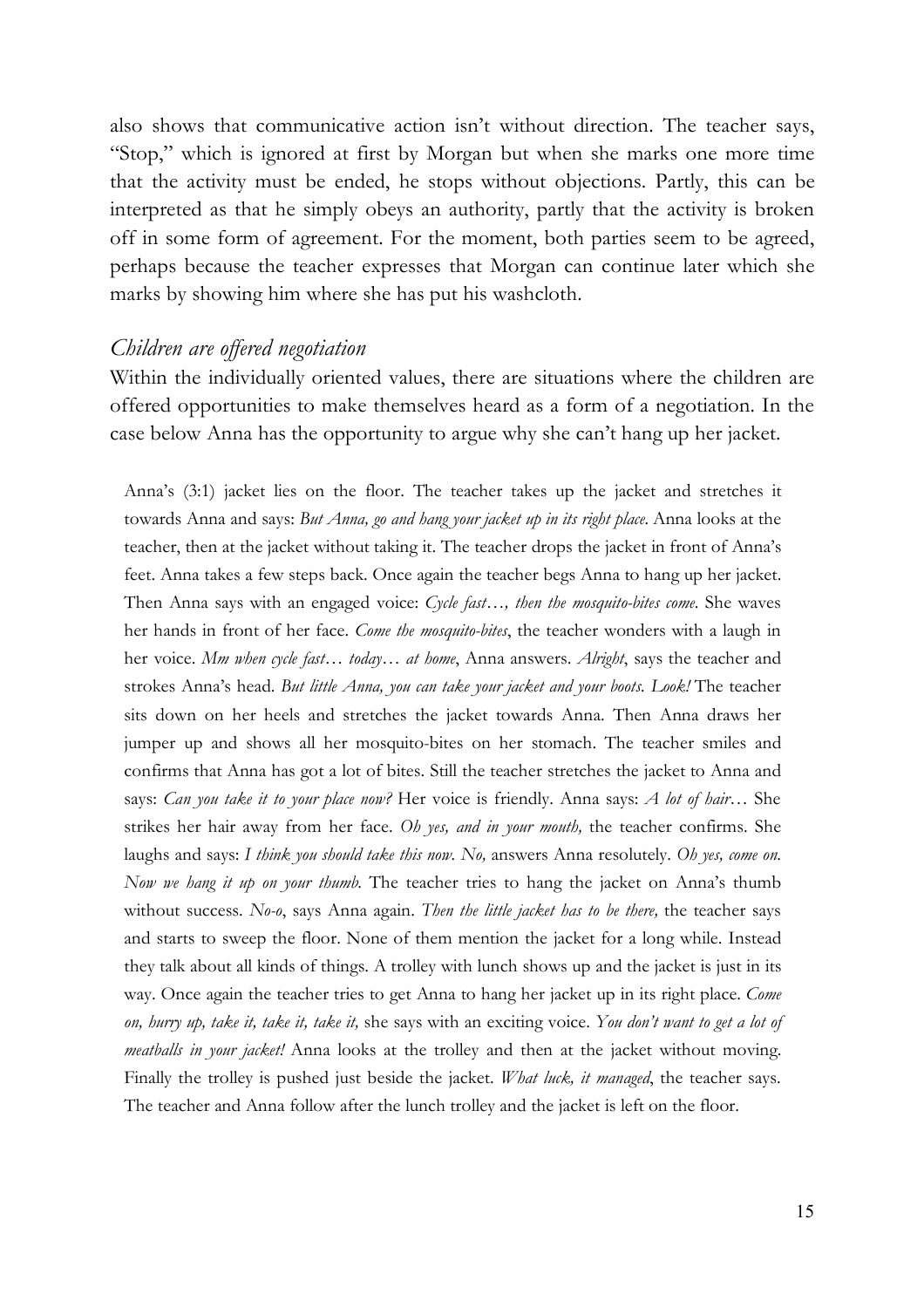Negotiations presume a disagreement which in this situation concerns whether Anna's jacket must be hung up in its right place, and if so by whom, or whether it simply can be left on the floor. What makes this situation a form of negotiation instead of obedience or adaptation is perhaps that the teacher acknowledges Anna as a negotiation partner. This offers Anna opportunities to both express her ideas and to be listened to respectfully. Thereby, negotiation seems to contain disagreements, arguments as well as opportunities for expressing oneself and to be listened to with respect in a subject-subject-relationship.

One understanding is that the teacher acts in concordance with a *communicative* action, when Anna is offered opportunity to have her voice heard. Anna is allowed to put forward, what here is interpreted as her arguments, for not being able to hang the jacket up in its right place. When Anna starts to talk about her mosquitobites, as one argument, the teacher listens and confirms the child but, at the same time, she seems to suggest that mosquito-bites aren't reason enough for getting away with the action. When the teacher maintains that Anna must hang up her jacket, Anna starts to talk about her hair. She brushes it away from her face as if to show how troublesome it is. This might be interpreted as putting forward another argument. The teacher is respectful of Anna's initiatives in the communication. She listens, shows respect, confirms, gives response, laughs and makes jokes. At the same time, she continues to bring the focus back to the jacket. Perhaps her strategy is to come close to Anna's life-world and by that also get her to do what she is told. In fact, it is Anna who deliberates here. She is the one who has the arguments, while the teacher just maintains that she must hang up her jacket without further explanations. When the lunch trolley comes the teacher puts forward a concrete argument for why the jacket can not be left on the floor. In a humorous way, she says that she must hang up her jacket otherwise it might get meatballs on it. This can be seen as an argument but it can also be interpreted as a threat made covert by the jocular tone. Both the teacher and Anna laugh. Thus, the situation seems to be pleasurable for all parties. Maybe the challenge for Anna concerns how far she can go in her argumentation while the challenge for the teacher might be just to continue this particular conversation with Anna. The longer the situation goes on it appears that it less important for the teacher to get Anna to hang up her jacket. In the end, the jacket is left on the floor which means that Anna succeeded in her negotiation, in the sense that she got what she wanted. Furthermore, how Anna understood this situation may have been that norms can be challenged and deliberated.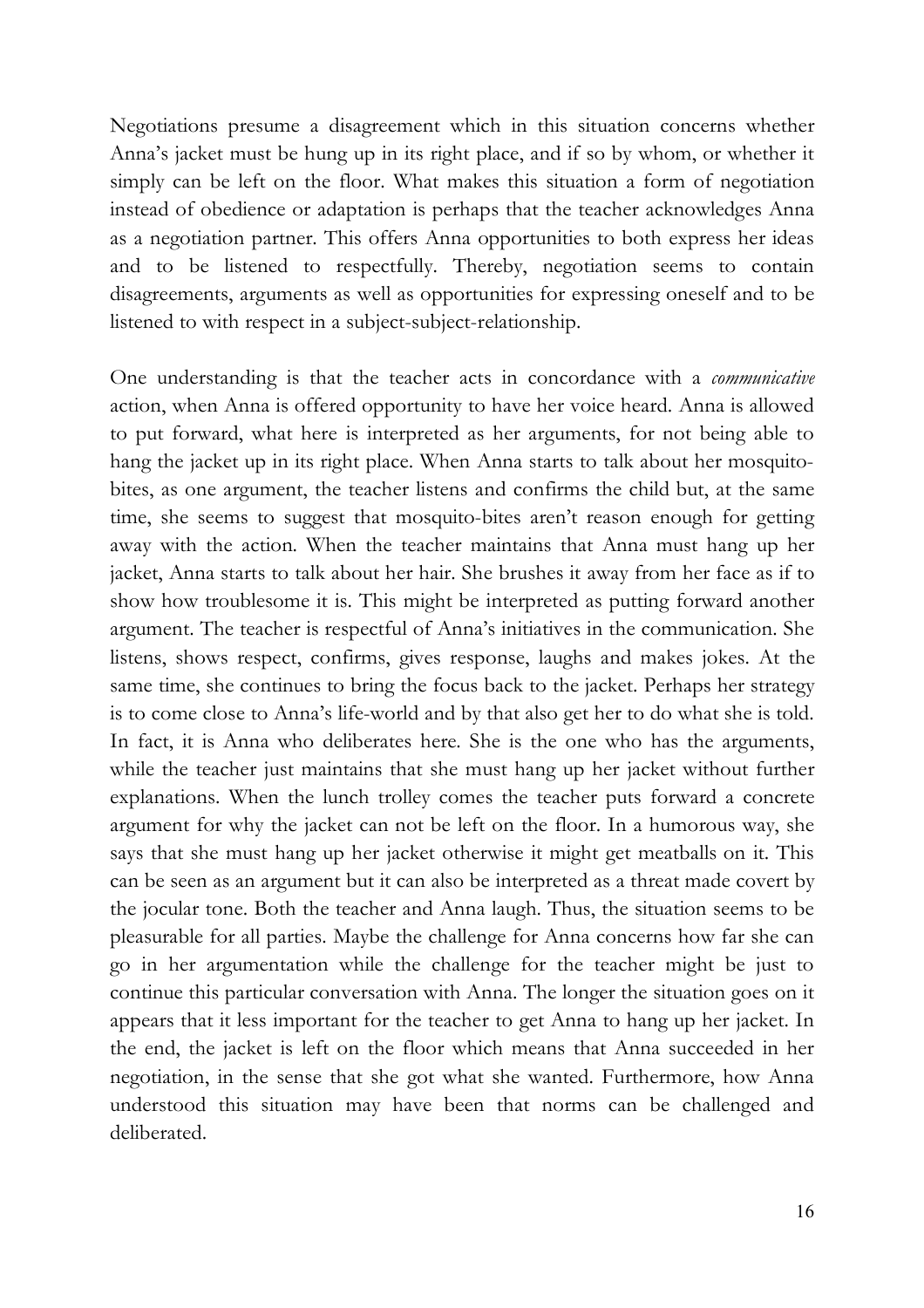# *The dimension of disciplinary values*

Disciplinary values are individually oriented and deal with *obedience*, *independence* and *achievements* (see figure 1). These values lay claim to specific behaviours and are interpreted as values that obligate children to behave in certain ways. Discipline is almost always communicated strategically by the teachers, and below we will look closer at how such communication can emerge. The examples are selected because they illustrate how the goal of the teacher is in forefront of the communication. Through explicit authoritarian forms of communication the teacher tries to reach certain purposes and there is no room for the child either to question or to negotiate.

#### *Children should show obedience*

In several situations the teachers indicate that children shall do as they are told.

It's circle time. The children sit on the benches and on the carpet that frame the circle time corner. In front of the children the teacher sits on a low chair. Before starting the circle time the teacher tries to induce everyone to sit on the benches. Sofie (2:8) doesn't want to sit on the bench and looks at the teacher and says: *Carpet. Yes you sit on the carpet*, the teacher answers. *Sit here*, says Robin who is also sitting on the carpet. *Yes but you shall not sit on the carpet. You shall sit on the bench*, says the teacher. *Where is the bench*, she asks the children. *There*, says Sofie and points at the bench behind her back. *Yes, go and take a seat then*, says the teacher. Sofie doesn't move. *I sit*, says Sonny (2:4) and sits down on the carpet next to Sofie. Sofie and Sonny look at the teacher. *Well, the teddy bear and the rabbit won't come until you sit on the bench*. *They are waiting for you*, the teacher says. Sonny sits close to Sofie. She protests and looks at the teacher who says with an irritated voice: *Yes but go and take a seat at the bench then.* Sofie mumbles something about that Sonny must not shove, and the teacher once again tells Sofie to take a seat on the bench. *Well, then the teddy bear and the rabbit won't come*. *When you sit on the bench the teddy and the rabbit will come,* says the teacher. The children stay on the carpet and the teacher continues. *Then I'll wait until you take your seats on the bench.* Sonny crawls on all four towards the bench and immediately he is confirmed by the teacher who happily says: *Good Sonny*. Another teacher enters the room and says: *What… you should sit here… come on*. She drums with her fingers at free seats on the bench. Sofie mumbles: *Sit here*. *No on the bench*, the teacher answers and is still drumming with her fingers. *Sit there… I sit there,* says Robin and points at the carpet. *Robin, when there are lots of children, then you are allowed to sit on the carpet. But today we sit on the bench*, says the teacher who recently entered the room. She goes towards Robin and lifts him up and puts him on the bench. Thereafter she does the same to Sofie. Now the teddy bear comes and the circle time starts.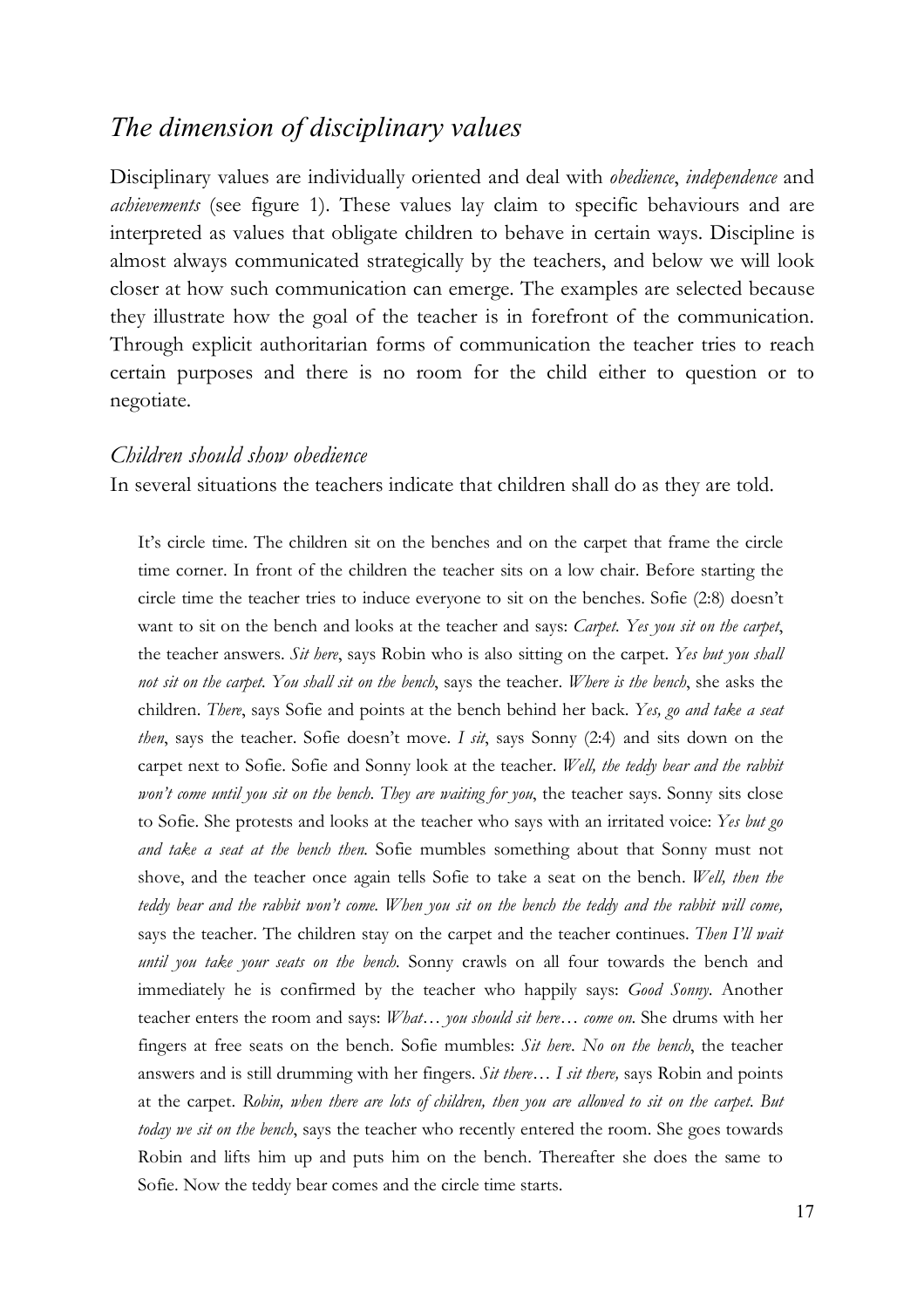The teacher communicates that the children shall do as they are told without questioning or negotiating. What is to be understood from the situation is that the children are allowed to sit on the carpet during circle time when there is not room for them all on the benches. The demand to sit on the bench in this case might be interpreted as an adult decision formulated for the time being. It is neither motivated nor explained to the children. This seems to be confusing to them and they meet the demand with resistance by not taking seats on the bench. Finally this leads to the teacher simply lifting them up. The value of obedience, from the teacher's perspective in the situation, might be to maintain control. The idea refers to the adapted and formed child that is capable to take instructions and to do what she/he is told.

The teacher's actions are to be viewed as *strategic* when her orientation seems to be directed towards success. It looks like her intention is to reach a certain purpose, i.e. to get the children to do as she says, and by that the order is maintained. The way to obedience seems to go via strictness, threats and dominance. The teacher uses a strict voice and marks that the circle time won't start until the children have taken their seats on the bench. When the children don't do as they are told she uses another strategy, namely threats. Dominance is shown as asymmetry between the teacher and the child, which mediates that there is no room for negotiations and that objections are ineffective.

### *Children should be independent*

An often encouraged value is that the children should be able to manage things on their own. Commonly this is communicated in routine situations. It deals with the abilities to dress oneself, go to the toilet, wash oneself as well as to take food and eat on your own.

Alice (2:0) is in the hall together with three other children and two teachers. The children try to put their clothes on to go outdoors. Alice already has her shoes on. Around her waist she has got a dressing-up skirt belonging to the preschool. *You can take the skirt off, we don't go outdoors with that on*, says the teacher. *Ye-es*, answers Alice. *Ye-s did you forget that,* the teacher wonders kindly. Alice begins to take the skirt off. It seems to be difficult and the teacher, who is next to her, asks if she is doing well. Alice pulls and the skirt falls down on the floor. The teacher holds Alice's arm when she steps out of the skirt. Her shoes fall off too. Then the teacher notices that Alice has no socks on her feet and asks her where they are. *You must have socks on your feet*, says the teacher and starts looking for them. When the teacher can't find Alice's socks they start to search for them together.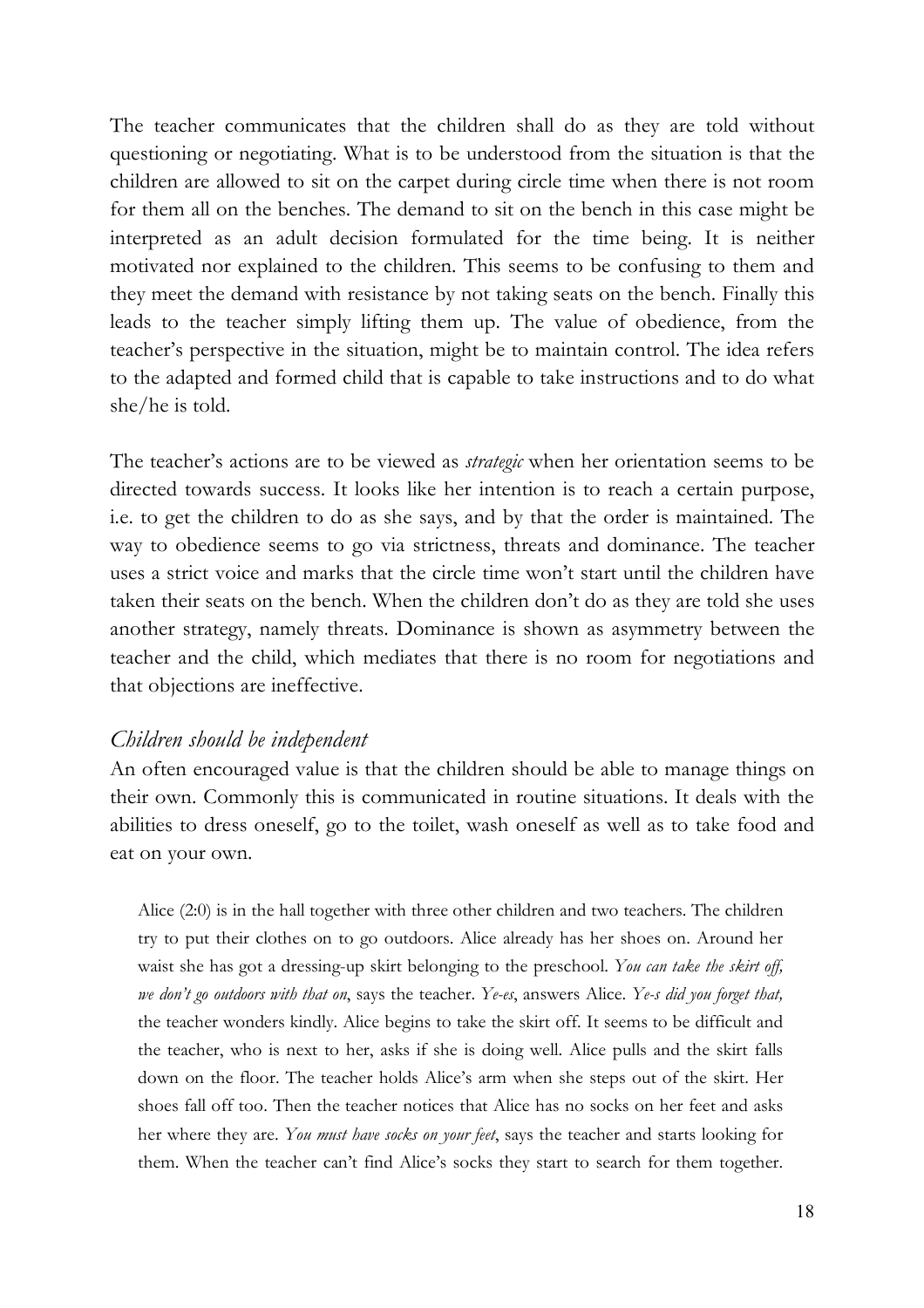They find the socks and Alice sits down on the hall furniture and puts them on. Thereafter she takes one shoe. The teacher stands next to her. *The other foot Alice*, comments the teacher. *The other foot!* Alice changes foot. When she has managed to put her shoes on she stands up and says: *Jacket?* The teacher has put the jacket behind Alice on the furniture and when she catches sight of it she exclaims: *There!* She takes the jacket and tries to put in one arm. To facilitate this the teacher pulls the jacket straight. Then Alice tries with the other arm at the same time as she groans a bit. The teacher praises Alice several times for her trying. Finally she helps her to hold the jacket up so Alice can get it on.

Implicitly, independence seems to rest on an assumption that children are competent, that is, they can manage things on their own. This is communicated when the teacher initially is in the background and gives Alice time to try on her own. The intention might be interpreted as a future orientation towards autonomy, which means that the value contains an embedded goal to develop children as being independent individuals.

The teacher's action is interpreted as *strategic* when independence, in this case, appears to be goal-oriented which is typical for a strategic action. From this point of view the goal is formulated from an adult's perspective without taking the child's perspective into consideration. Perhaps Alice acts from what she thinks the teacher is expecting. The strategic part is in the way the teacher directs the situation. In spite of the confidence in the child's abilities she steps into the situation at several times just to tell Alice how things should be done. Thus, the opportunities for the child's own ideas and problem solving shrink. Moreover independence is not communicated as an offer here, rather as an obligation. It was shown in previous situations in this data that important characteristics for a communicative action, is the teacher's playful manner as well as her emotional presence. In this example, the tone is more objective than playful, which might lead to the value being interpreted as an obligation.

### *Children should achieve*

In the data several situations illustrate production as something desirable. When children are encouraged to achieve, it seems to be based on the interests of the adult.

The teacher has told Tom (2:6) and Peter (2:9) to sit down at the table where she has placed two big white sheets of paper. *I would like to… ask you something…,* says the teacher.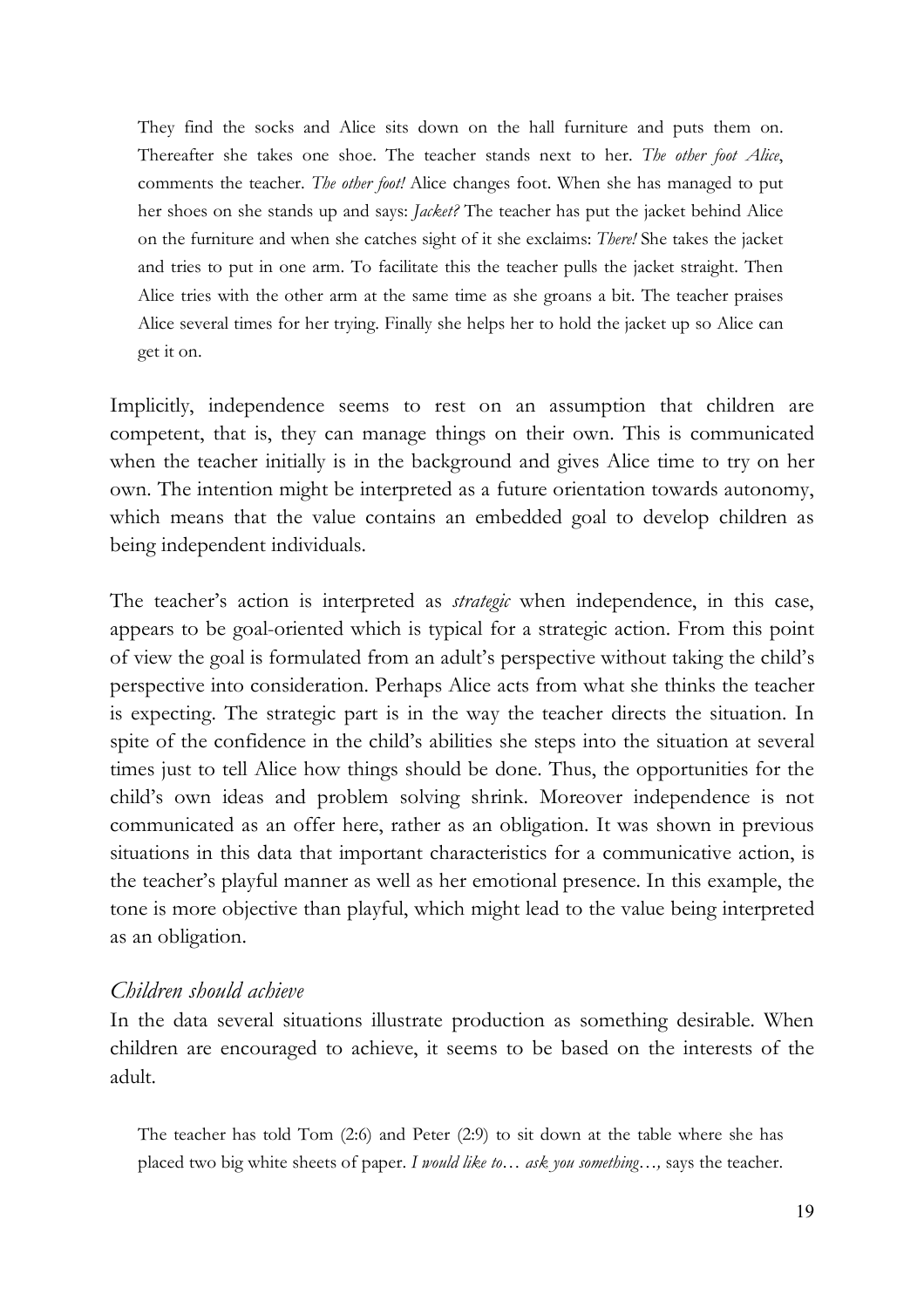She leans towards the children when she speaks with a slow and formal voice. *You have had a sheet of paper*, she says and points at the sheets. *Sheet*, says Tom wondering. The teacher continues: *Could Tom and Peter each draw a bus!* She puts three dark coloured felttipped pens on the table in front of the sheets. The teacher becomes silent. *Draw*, repeats Tom. Tom looks at the teacher and hesitates. *Can you draw a bus,* the teacher whispers and smiles to Tom. *Bus*, he whispers to himself. Tom starts to examine a pen. He removes the lid and puts it thoroughly on the bottom of the pen. *Bus, the bus, the bus,* repeats Tom. His voice is wondering. *Yes, says* the teacher slowly. A long silence arises. The children look at their empty sheets. Finally Tom draws a short stroke on his sheet and exclaims: *There the bus!* He points at the stroke and looks satisfied. *Is that your bus,* the teacher says. *There bus*, says Tom again. *What does your bus look like? What does it look like,* the teacher asks. Tom points at his stroke and says: *There bus*, *look there bus! Ye-es*, says the teacher. A new silence arises. Tom draws strokes and the teacher takes photos and notes. Once again Tom points at his first stroke and says: *There bus, there bus*. Quietly the teacher asks him if it is the bus. *Tell me what does the bus looks like*, she says. Her voice is neutral. Then Tom starts to scratch with his hand over the sheet as if he wants to rub something out. *Take that away*, he says. After a while he stops and says: *There*.

Explicitly, the teacher communicates that she wants the children to produce a bus. She gives short instructions and Tom does not seem to quite understand what he is expected to do. He sounds confused and repeats key words from her instruction. The teacher gives no response as if she is afraid of influencing his picture of a bus. Instead, it looks like she is trying to find out how he thinks about a bus or perhaps how he is able to illustrate a bus. Even if Tom doesn't understand the instruction it seems like he tries to complete the task. In the beginning, Tom looks excited and he tries to convince the teacher that the stroke is the bus. Gradually his enthusiasm declines and, finally, he expresses that he wants to rub the stroke out, probably because of the lack of supportive comments from the teacher. For Tom to achieve something seems to be dependent on some form of supportive response.

The teacher communicates the value of achievement through strong teacher control and strategic action. She controls both *what* the children are going to produce, that is, a bus, and *how* they are going to produce it, that is, by drawing. The bus drawing activity does not seem to make any sense to Tom. One reason might be that the goals of the activity were formulated by the teacher in a way which did not take the child's perspective into consideration.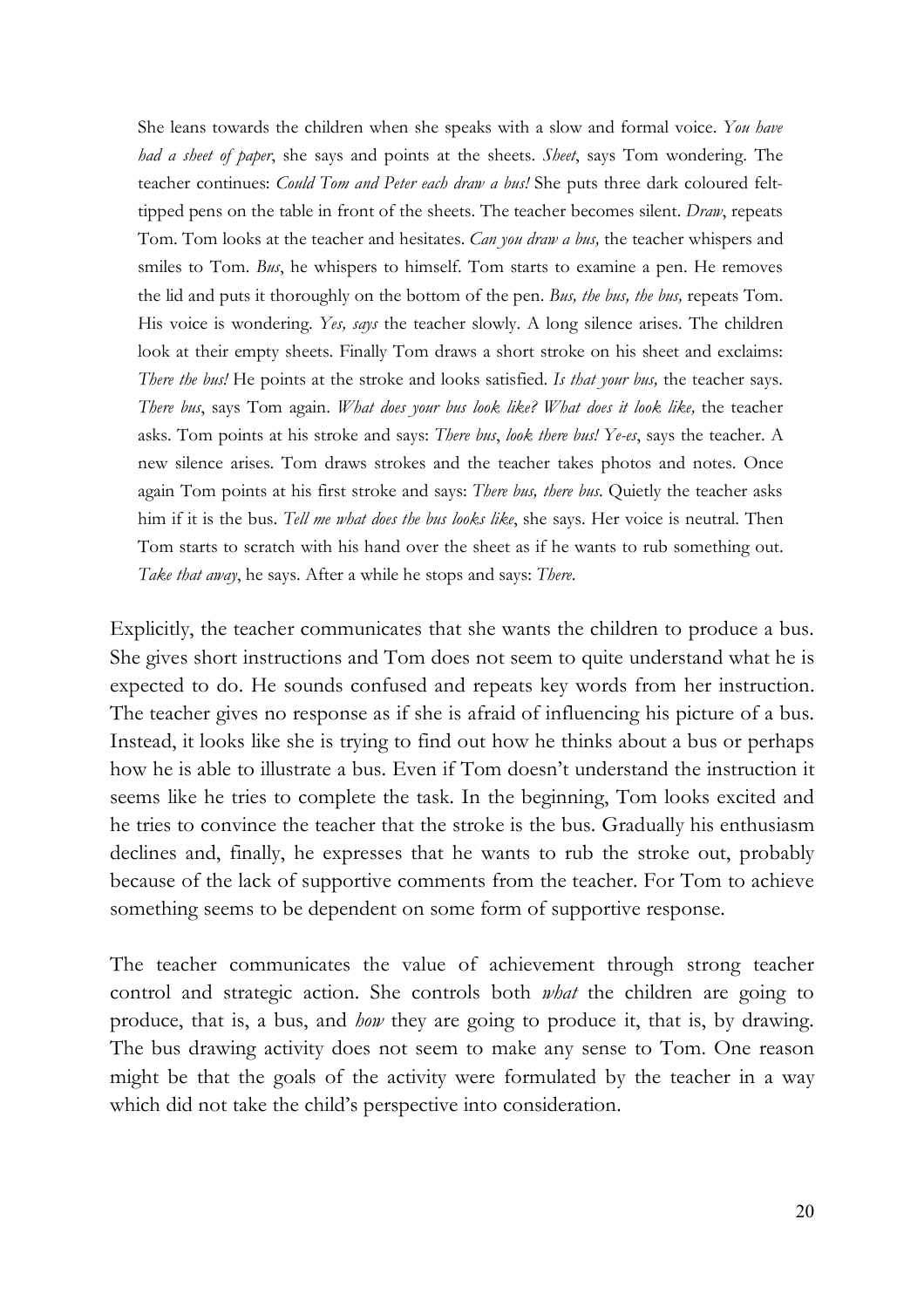## *Discussion*

The aim of this study was to examine the values that teachers explicitly or implicitly demonstrated and encouraged in their interaction with children, as well as how these values were communicated. In this section, the values identified and discussed in this study are reviewed. Thereafter, the findings are discussed ontologically from the points of view of this study: a life-world perspective and a system perspective.

### *Caring, democratic and disciplinary values*

In this research, three value dimensions were identified as caring values, democratic values and disciplinary values. One conclusion that can be drawn from the findings is that the desirable child in preschool is caring, democratic and disciplined. The caring child shouldn't hurt others; instead he or she should understand and feel for others, help others and get on well with others. These values obligate the child to act in certain ways. The democratic child, on the other hand, steps forward and influences everyday life in preschool. However, influence is not just taken; it is also given by the teachers. Partly the democratic child contributes to the public good by participating and engaging in the educational practice, partly he or she contributes to his/her own good by influencing and negotiating which sometimes leads to the child's own voice being heard. Democratic values appeared as more or less explicit offers to the children. This means that these values emerge neither as obligations nor as a necessity. The disciplinary value dimension referred to a child who should adapt to the prevailing order by obeying adults, being independent, as well as being able to take instructions and do what is expected. In other words, the values of caring and discipline require specific actions (i.e., the child is obligated to act in accord with these values) while the democratic value dimension offers opportunities for specific actions but the child is not required to behave in accordance with these values and can be engaged on his/her own terms.

The range of these values gives support to the three discourses exposed by Irisdotter (2006): the conventional, the market and the communicative discourse. The conventional and the market oriented discourses are most obvious within the dimensions of caring and discipline. In these discourses adaptation and efficiency are important. This refers to the dimension of discipline, and partly to the caring dimension, where we find similar reproduction of traditional values. Some traits from the communicative discourse come into sight foremost in the dimension of democracy but can also be found in values within the caring dimension. Here dialogues and negotiations are essential, which was recognised in the interaction in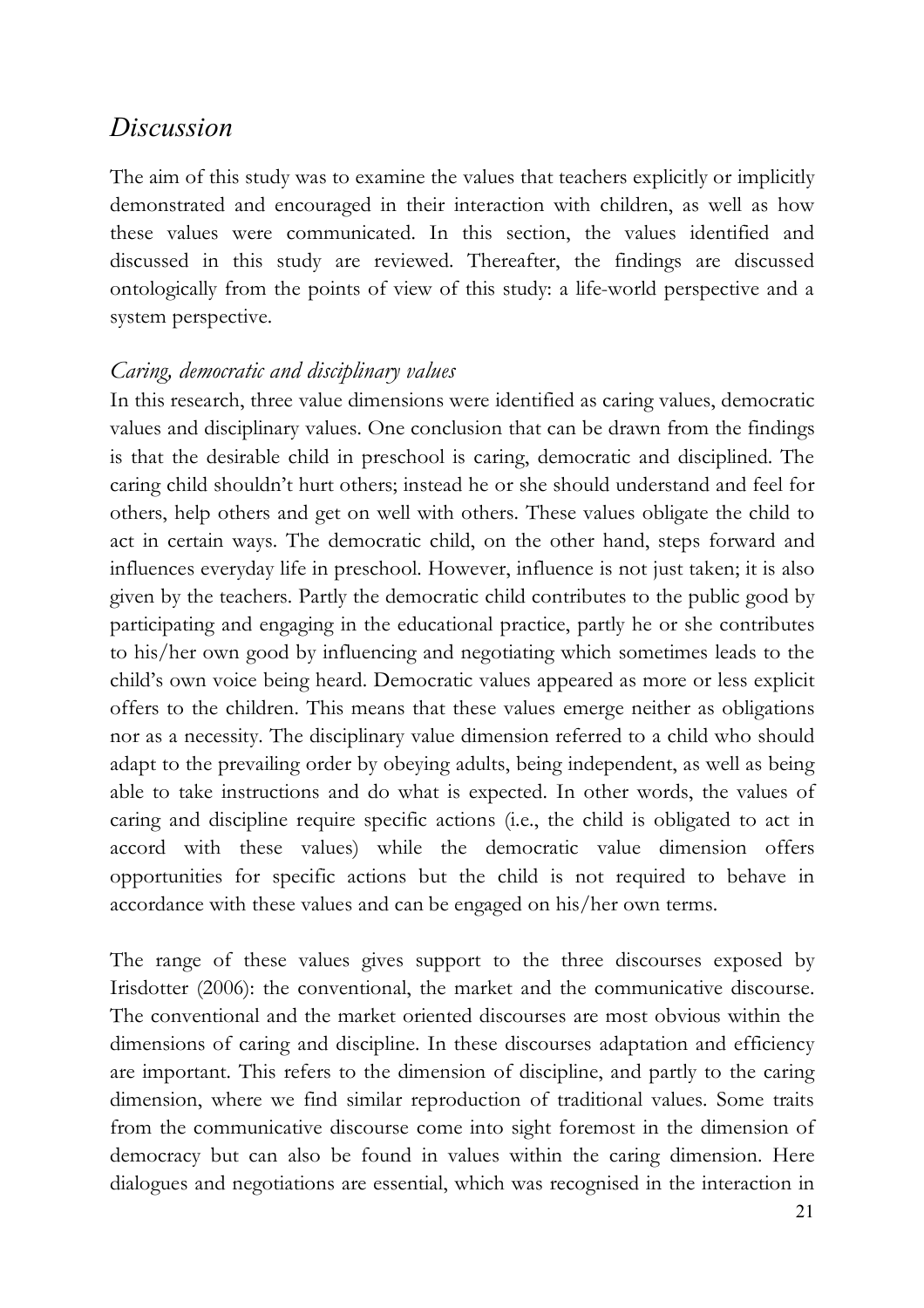the bathroom. The teacher treats the children as communication partners and it looks like she tries to encounter the children symmetrically. In one way, the findings of this study support the idea that disciplinary values aim to foster a selfcontrolled child who adapts the norms of behaviour without questioning (Berthelsen, 2005; Nordin-Hultman 2004; Markström, 2005). However, in this study it is also shown that control within preschool still has explicit authoritarian forms and that obligating values are common.

### *Moving between collectively and individually oriented values*

The values identified in this study are directed either towards the collective or the individual, thus upbringing seems to alter between sociality on the one hand; to include and be included in preschool, and individuality on the other, which refers to becoming an autonomous person. The alteration might be seen as an ambivalence containing a child that on the one hand should be adaptable without questioning or negotiating and, on the other hand, should be able to step forward as a communicative subject who is expected to have something to say. We can also see a similar alteration in the teachers' actions. On the one hand, teachers try to regulate the child's behaviour and, on the other hand, they try to be responsive to the child's perspective by listening to, and interpreting, the child's intentions and expressions of meaning.

### *Strategic and communicative action*

Values are communicated differently. When teachers act strategically they are communicating to the children, from their own ideas about what a child is and should be. The tone of the communication can be formal or sharp, and sanctions as well as threats may be presented. Such normalizing techniques are discussed by Tullgren (2003) who argues that these aim at homogeneity: to get children to follow norms, take responsibility, behave themselves, and make good choices. Johansson (2002, 2004) has shown that threats and punishment might occur when values of importance to the teachers are threatened. Therefore, there is a risk that teachers act in a way that creates distance from children's life-worlds and meaning-making. Similarly, claims for absolute obedience were sometimes expressed in this study, for example, in the circle time situation.

When the teachers are striving to be responsive to the child's perspective there is room for communication *with* the child instead of *to* the child. These actions can be described as *communicative*, which means that the child is ascribed their own way to both understand and be active in the world. The findings also give support to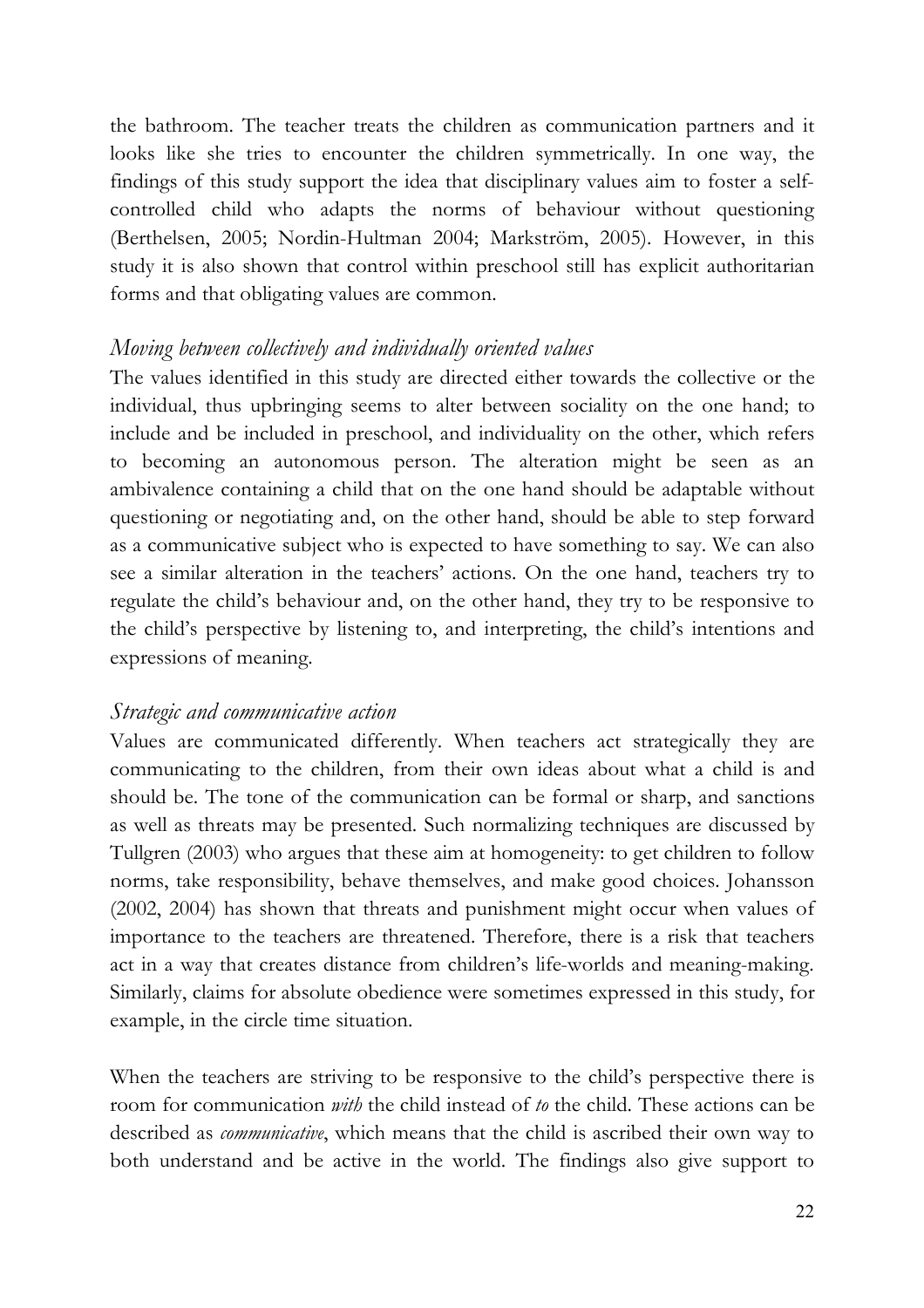previous research by Emilson (2007) and Johansson (2004) regarding teacher and child interactions in preschool. Both argue that a teacher's ability to come close to children's perspectives is an important issue for children's learning and participation. Closeness to children's perspectives presumes bodily as well as mental presence, playfulness and a kind of shared meaning-making.

However, communicative and strategic actions do not exclude each other. Instead educational practice holds both types of actions. Hence, dichotomy thinking should be avoided. According to Habermas (1995) it is of importance to understand that the forms of communication are rational in different ways and lead to different consequences that must be professionally considered. In the next section, such consequences for upbringing in the context of preschool will be discussed. These two types of actions will be put into a wider context and the communication forms will be linked to the concepts of the system and the life-word.

## *Fostering of values in preschool from the perspective of the system and the life-world*

Values within caring and disciplinary dimensions seem to be deeply rooted in preschool upbringing. This has been established by Gannerud (1999) who suggested that preschool developed a fostering discourse in which caring is given priority. Several other researchers argue that disciplinary values and discourses are also more, or less, taken for granted (Markström 2005; Nordin-Hultman, 2004). It is within these caring and disciplinary dimensions we can find one important aspect of the cultural reproduction of upbringing. This specific reproduction is probably established in both societal systems as well as the every day life in preschool. This reproduction maintains the values that together constitute the picture of the desirable child. From a system perspective, the reproduction might be understood as an effective 'forming' or shaping of the child in a given direction. This direction might be taken for granted in preschool culture but is also a direction formulated in terms of goals that are found in the curriculum (Ministry of Education and Science in Sweden, 1998). These goals express, for example, that each child should develop openness, respect, solidarity, responsibility, consideration, helpfulness, and an understanding of equality. The goals are formulated within the system to guarantee a particular nurturing and maintaining of order in the name of society. In this way, teachers represent society's interests and their commission is to mediate these specific values.

From a system perspective, teachers act in accordance with a goal-oriented rationality. This means to act in a manner in which the prescribed goals can be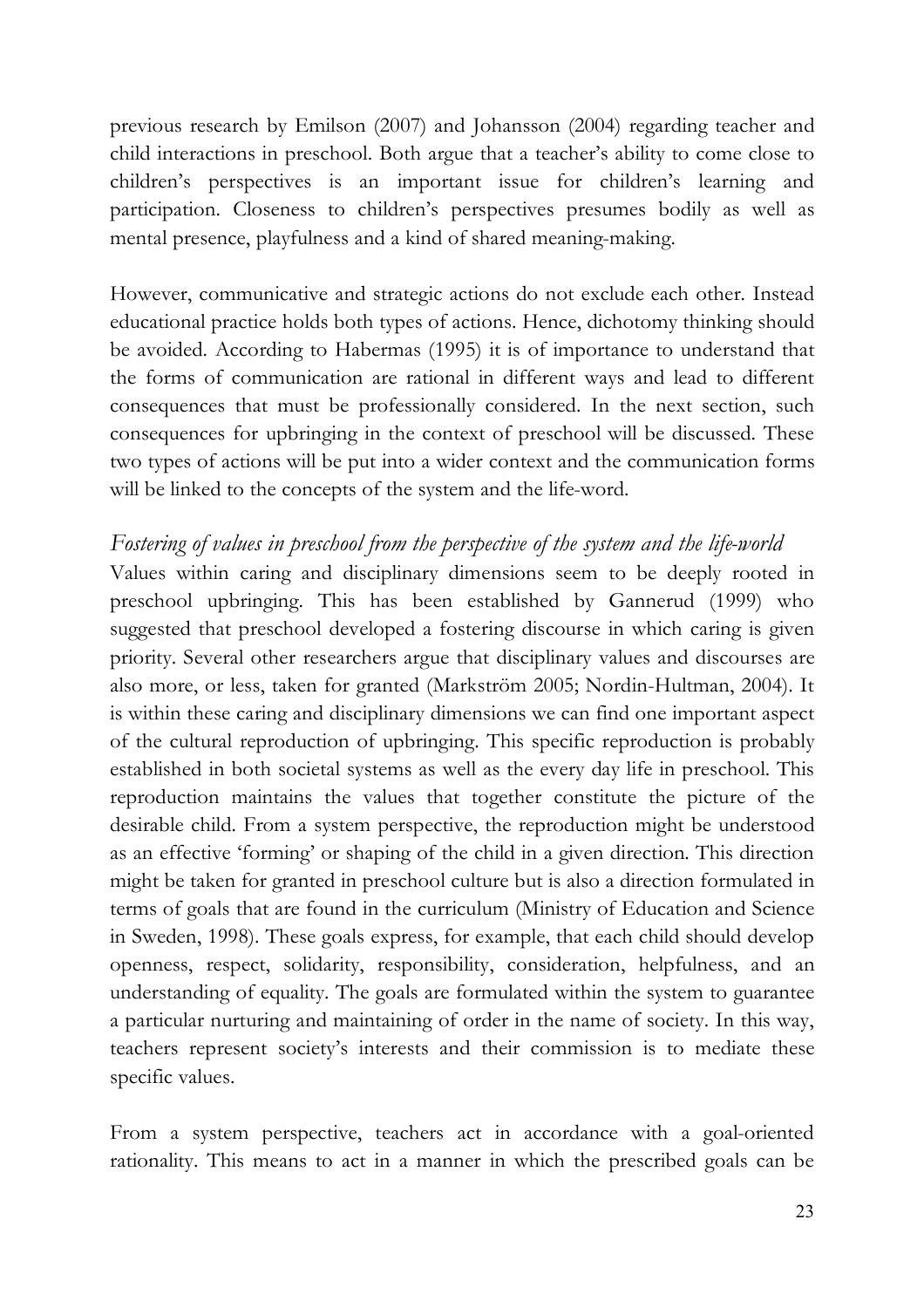reached effectively. When such a goal orientation is prevalent, there is a risk that teachers act strategically with an objectification of the child as a consequence. This is evident in the data of this study. However, it must be emphasized that a goal orientation neither presumes strategic action without anchoring in children's perspectives, or a strong teacher control with authoritarian elements. Curriculum formulated goals do not advocate a reproduction of the culture of order and obedience; rather these goals imply that children are active competent coconstructionists. Hence, it is reasonable to suggest that the system can contribute to new experiences that can reconstruct ideas concerning values. This appears in data when the teachers act communicatively and when they take a starting-point in children's perspectives. It is shown in the data that a communicative action is not without direction. Teachers can both allow room for children's initiatives and choices and, at the same time, direct their attention towards a goal. This was shown in the example where the children were cleaning the washbasin.

From a life-world perspective, the reproduction of values changes focus, moving from a goal orientation towards an orientation of understanding, in which the child's own perspective becomes a central issue. Hence the reproduction seems to be more flexible and dynamic when the child becomes an actor in their own integration in preschool. This is exemplified in the situation that communicates the value of participation in which Cleo and Morgan both were engaged in a meaningful activity. The conditions for the children's participation related to the teacher's orientation towards understanding and being able to do this from the children's point of view. However, this is not enough. Another condition is that the teacher must believe that children both are, and can be, active subjects, providing them with opportunities and offers to be active.

## *Intersubjectivity - mutuality and playfulness*

When a teacher's actions take their starting-point in children's perspectives some essential qualities in the communication of values emerge. What is most striking is the playfulness that seems to permeate these situations. A characteristic feature is that the participants are laughing and joking. It looks like nurturing contains an intersubjective dimension here, in which the teacher acknowledges the child as a dialogue partner. Such communication create an encounter in which both the teacher and the child become subjects, and the relationship seems to rest on a mutual curiosity of the perspective of each other. From a life-world perspective, the reproduction might be widened so a production of values within the democratic dimension might be included. Above curiosity, the communication needs to be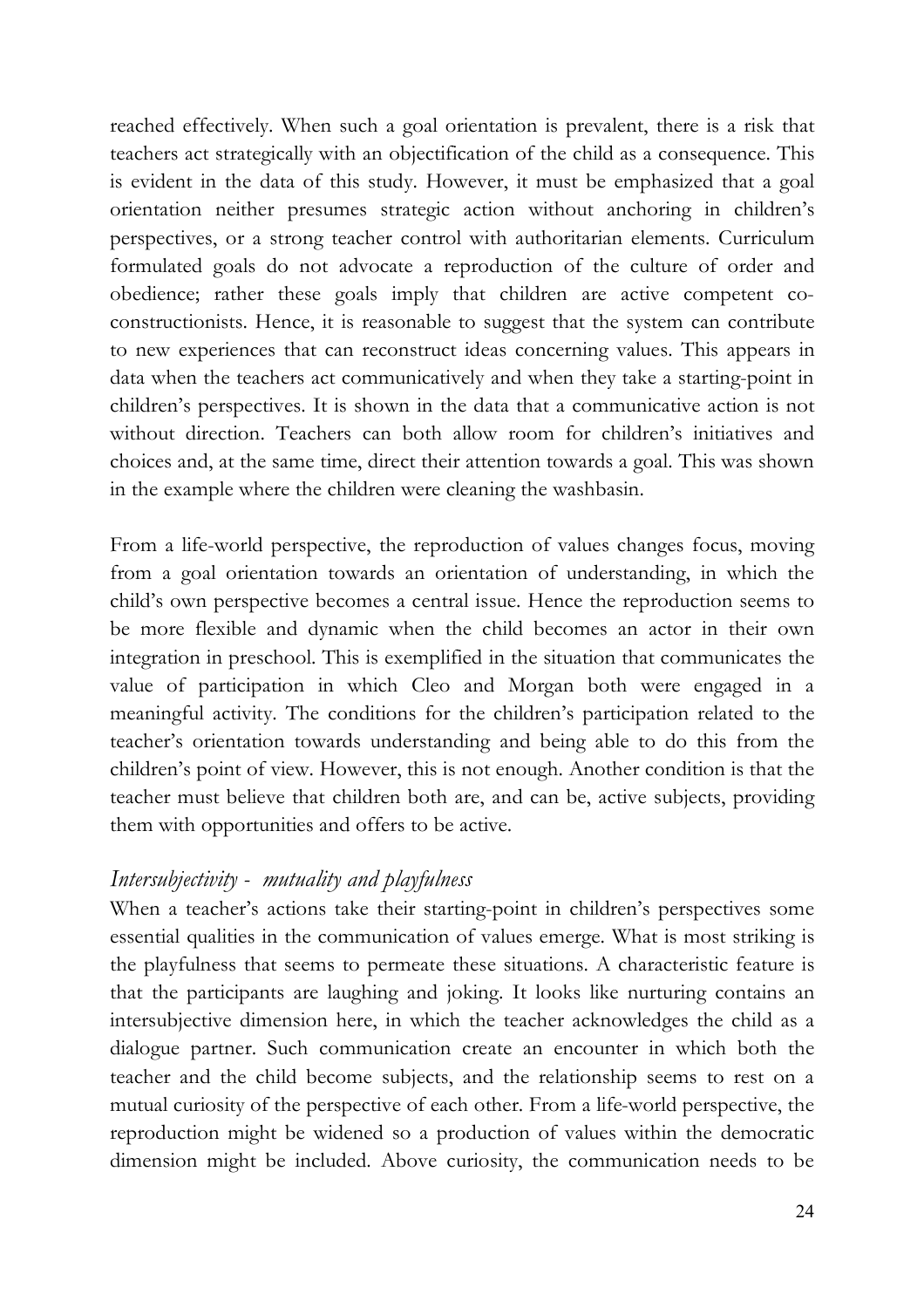directed towards a specific content – a democratic value to obtain mutual understanding about the focus of attention.

### *Mutuality and power – a problematic relationship*

Questions of democracy have been stressed by educational thinkers for many years and are highlighted in the curriculum. According to Lindahl (2005) a child's right to a democratic upbringing is still a new focus in the everyday life in preschool. In such upbringing communicative action with the aim to obtain co-operation and mutual understanding is of importance (Habermas, 1995). Sometimes such mutuality occurs in teacher-child interactions but still the concept remains somewhat problematic.

The question is whether the relations between teachers and preschool children admit mutuality. In contrast to children, adults possess power, responsibility and a completely different opportunity to survey situations and actions. Symmetry in these relations is almost impossible. In several examples it is difficult to say whether there is an agreement between teachers and children or whether children just are adapting to the adult's viewpoint, even if it appears that teachers and children are agreed. Does Morgan for example agree with the teacher when he, after the teacher's explanations and commands, finally stops his activity with the wash-cloth? Of course we can't say why he acts as he does but he looks satisfied and he does not protest any longer. Perhaps his actions are grounded both in a feeling of an agreement (he is promised to be allowed to continue later) and an adaptation to the teacher's authority.

One can ask if values of democracy are a form of implicit control; a way for teachers to maintain power. What appear to be values of democracy in some of the interactions presented could also be expressions of a new and more implicit control of children that is described by Nordin-Hultman (2004). Allowing children express themselves and involving them in decisions is not necessarily just an expression of democracy. It might be a goal-directed strategy whereby protests and conflicts are avoided with the purpose of controlling children or encouraging obedience. Johansson (2007) has questioned the rhetoric of democracy in preschool pedagogy since reflections on the power relations between teachers and children are often missing. Preschool children do not have real influence over their own situation or over their preschool activities. Instead, they are always dependent on an adult's good will, which might mean that rights can be given to them but also easily taken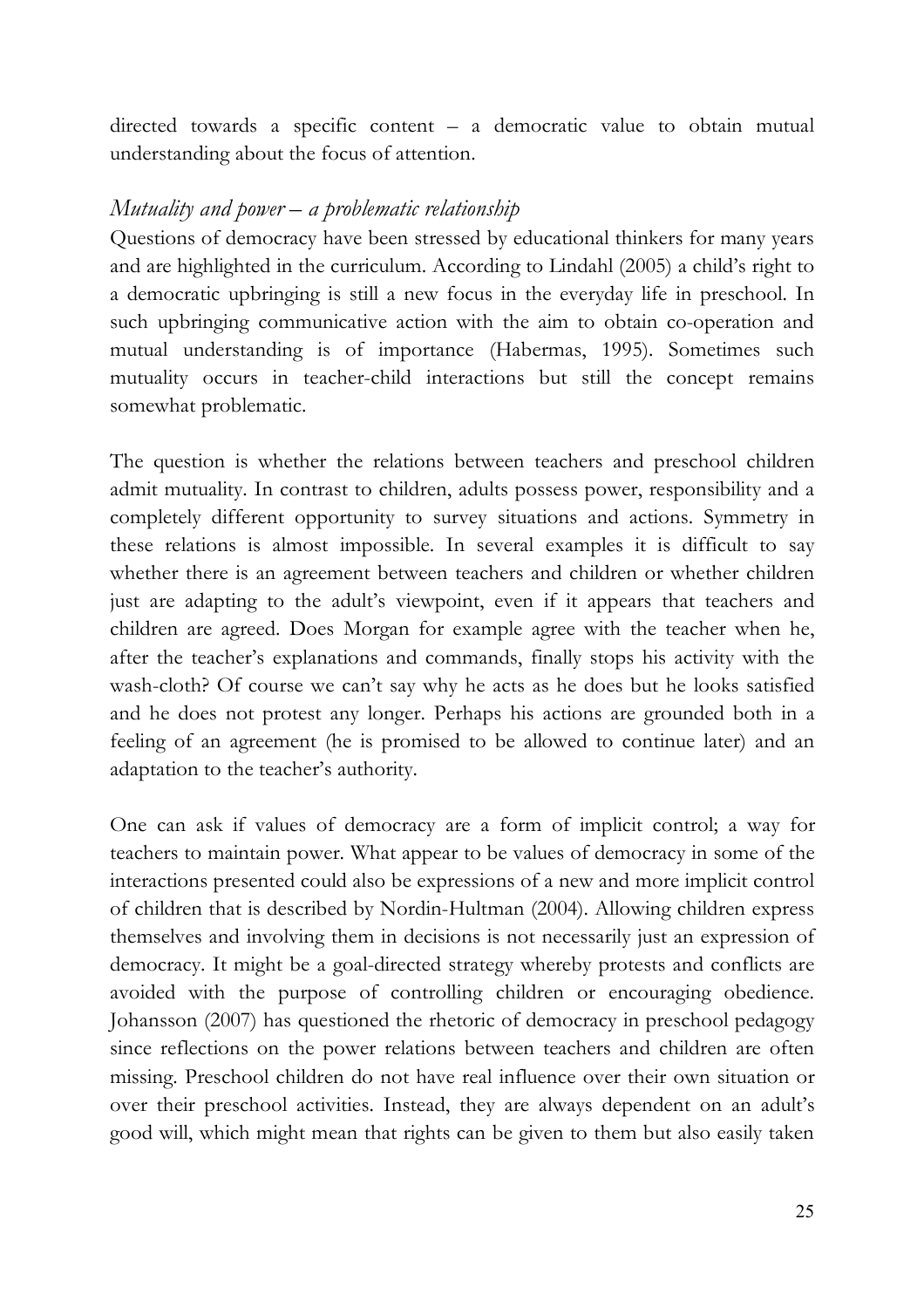away from them. Thus, adults have the responsibility to both defend and work for children's rights in early childhood education (Johansson, 2005).

In summary, we have found that the desirable preschool child is caring, democratic and disciplined. We have also found that these values can be communicated differently and that the 'what' aspect of the communication (the value) is interrelated with the 'how' aspect of the communication. In other words, how teachers communicate influences sometimes change the communicated value. If the intention, for example, is to communicate democracy, a communicative action seems to be needed, otherwise another value arises. Intersubjectivity, including playfulness and curiosity, is found to be a central aspect in the teacher's communicative actions. However, one conclusion is that the different communication forms generate different values. On the other hand, if certain values are essential to the teachers this sometimes leads to strategic action. The dilemma that occurs is that the values communicated can counteract the values that the teachers want to emphasize. Therefore it is important to be aware of the consequences that follow from the two types of action. It then becomes possible for teachers to more consciously consider how to act and when an action might be rational. The values discussed in this study can all be seen as more or less important. In the Swedish curriculum, however democratic values are explicitly expressed and emphasized as well as values of care. To promote these values, this research has shown that a communicative action is needed. Nevertheless, the point is not to reduce the communication to either communicative or strategic, but rather to realize when the different types of actions are justified.

# *References*

- Bartholdsson, Å. (2007). *Med facit i hand: Normalitet, elevskap och vänlig maktutövning i två svenska skolor* [Having the correct answer: Normality, pupils and benevolent government in two Swedish schools]. Stockholm: HLS förlag.
- Berthelsen, D. (2005). Organisational morality and children's engagement in early childhood programs. In J. Mason & T. Fattore (Eds.), *Children Taken Seriously: In theory policy and practice* (pp. 317–339). London: Jessica Kingsley Publications.
- Berthelsen, D., & Brownlee, J. (2005). Respecting children's agency for learning and rights to participation in child care programs. *International Journal of Early Childhood*, 3(36), 49– 60.
- Covell, K., & Howes, B. (2001). Moral education through the 3 Rs: Rights, Respect, and Responsibility. *Journal of Moral Education*, 30(1), 29–41.
- Ehn, B. (1983). *Ska vi leka tiger?* [Shall we play tiger?]. Lund, Sweden: Liber förlag.
- Emilson, A., & Folkesson, A-M. (2006). Children's participation and Teacher control. *Early Child Development and Care, 3-4*(176), 219-238.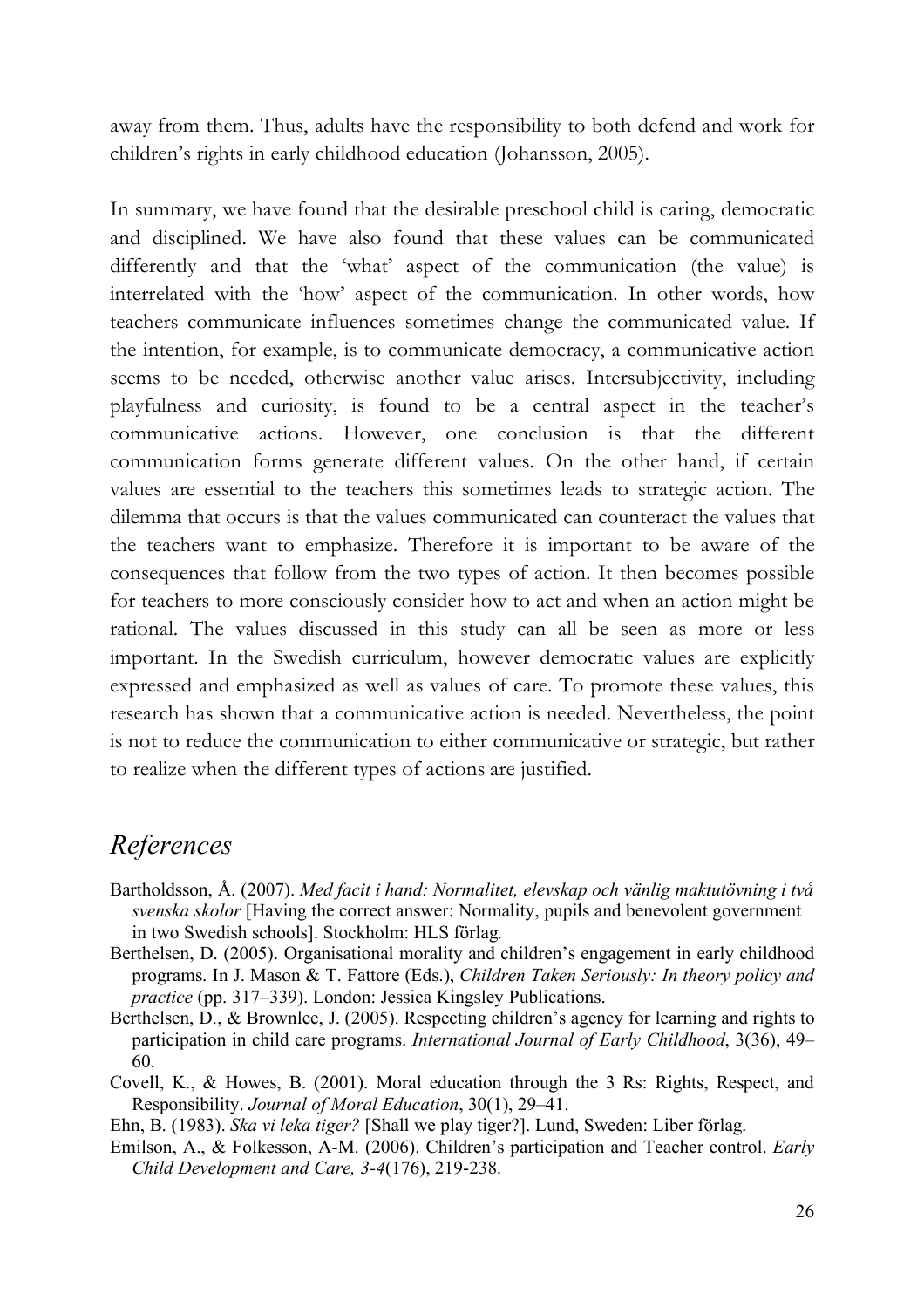- Emilson, A. (2007). Young Children's Influence in Preschool. *International Journal of Early Childhood, 1*(39), 11-38.
- Eriksen Ødegaard, E. (2007). *Meningsskaping i barnehagen. Inhold og bruk av barns og voksnes samtalefortellinger* [Narrative meaning-making in preschool]. Göteborg, Sweden: ACTA Universitatis Gothoburgensis.
- Florin, C. (1987). *Kampen om katedern, feminiserings- och professionaliseringsprocessen inom svenska folkskolans lärarkår 1860–1906* [The fight for the teacher's desk]*.* Stockholm: Almquist &Wiksell International.
- Gannerud, E. (1999). *Genusperspektiv på lärargärning: om kvinnliga klasslärares liv och arbete* [Gender perspectives on teaching: female teachers' life and work]. (Göteborg Studies in Educational Sciences, 137). Göteborg, Sweden: Acta Universitatis Gothoburgensis.
- Habermas, J. (1995). *Kommunikativt handlande, Texter om språk, rationalitet och samhälle* [Communicative action. Texts about language, rationality and society]. Göteborg, Sweden: Daidalos.
- Helwig, C. C. (2006). Rights, civil liberties, and democracy across cultures. In M. Killen & J. S. Smetana (Eds.), *Handbook of Moral Development* (pp. 185–210). Mahwah, NJ, London: Lawrence Erlbaum Associates.
- Henckel, B. (1990). *Förskollärare i tanke och handling: en studie kring begreppen arbete, lek och inlärning* [Pre-school teachers in thought and actions]. Umeå, Sweden: Umeå universitet, Pedagogiska institutionen.
- Irisdotter, S. (2006). *Mellan tradition, demokrati och marknad. En analys av lärares identitetskonstruktion i samtal kring etiska frågor i läraryrket* [The construction of teacher identity in the tension between tradition, democracy and market]. Lärarhögskolan i Stockholm. Stockholm: HLS Förlag.
- Johansson, E. (1999). *Etik i små barns värld: Om värden och normer bland de yngsta barnen i förskolan* [Ethics in small children's worlds. Values and norms among the youngest children in preschool]. (Göteborg Studies in Educational Sciences, 141). Göteborg, Sweden: Acta Universitatis Gothoburgensis.
- Johansson, E. (2002). Morality in preschool interaction: Teachers' strategies for working with children's morality. *Early Child Development and Care,* 172, 203–221.
- Johansson, E. (2004). Learning encounters in preschool interaction between atmosphere, view of children and of learning. *International Journal of Early Childhood 1*(36)*, 9-26*.
- Johansson, E. (2005). Children's integrity a marginalised right. *International Journal of Early Childhood,* 3(36), 109–124.
- Johansson, E. (2007). *Etiska överenskommelser i förskolebarns världar* [Moral agreements in preschool-children's worlds]. Göteborg Studies in Educational Sciences, 251. Göteborg, Sweden: Acta Universitatis Gothoburgensis.
- Johansson, E., & Johansson, B. (2003). *Etiska möten i skolan* [Moral encounters in school: Values in interaction between young children and their teachers]. Stockholm: Liber förlag.
- Lindahl, M. (2005). Children's right to democratic upbringings. *International Journal of Early Childhood, 3*(36), 33–48.
- Markström, A-M. (2005). *Förskolan som normaliseringspraktik. En etnografisk studie*  [Preschool as a normalizing practice – an ethnographic study]. Linköping, Sweden: Linköpings universtitet, Department of Educational Sciences.
- Ministry of Education and Science in Sweden. (1998). *Curriculum for preschool, Lpfö-98.* Stockholm: Fritzes.
- Nordin-Hultman, E. (2004). *Pedagogiska miljöer och barns subjektsskapande* [Educational contexts and children's identities and subjectivity]. Stockholm: Liber.